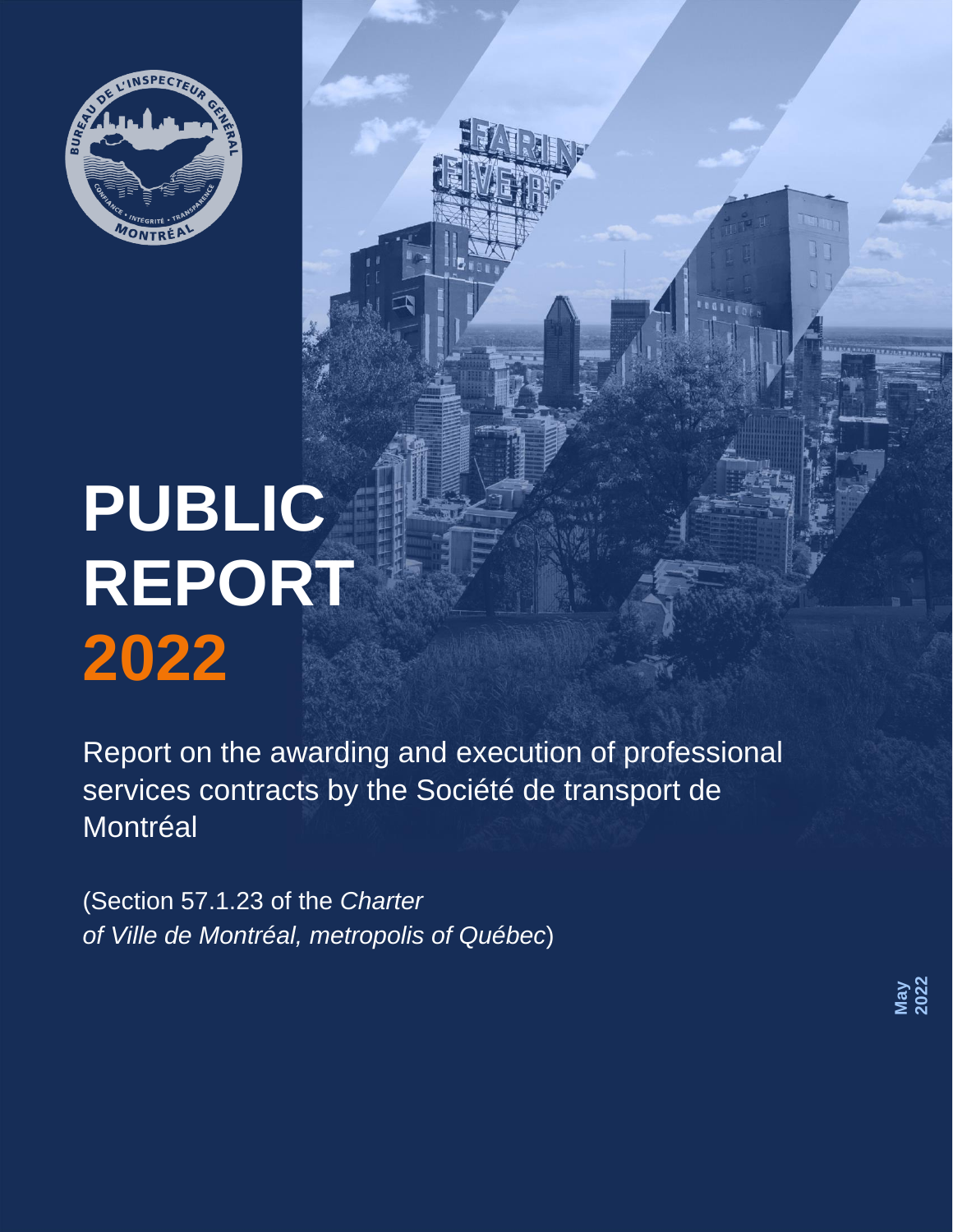# **Summary**

<span id="page-1-0"></span>*In October 2021, the Bureau de l'inspecteur général received a denunciation regarding a call for tenders issued by the STM for consulting services on compensation and benefits*. *It was alleged that the call for tenders unduly restricted competition for two reasons.*

*While the denunciation involved only one call for tenders' process, the investigation required analyzing two other contracts that predated this one. In all, the investigation dealt with the awarding and execution of three contracts for consulting services on compensation and benefits, all awarded to the same company between 2016 and 2021.These consulting services are intended to support the STM in managing the various group insurance contracts that it holds as the employer.*

*At the end of the investigation and after analysis of the response to the Notice by the winning bidder of the three contracts under investigation, all violations are attributable to the STM. The Inspector General wishes to clarify that the investigation was unable to conclude that the winning bidder, its management, or its employees, committed a breach of the normative framework regulating said contracts. For this reason, the winning bidder will not be named in this report and will be referred to only as the "Winning Bidder."*

*The starting point of the investigation is a project developed in 2019 by an STM project manager entrusted with managing the first contract under investigation and a representative of the Winning Bidder to merge, into a single comprehensive call for tenders, the seven group insurance contracts held and managed by the STM for its various employees.*

*Since this project was expected to generate substantial savings for the STM, especially at the level of its group insurance contracts, the STM authorized its implementation. Although this major project was not part of the STM's initial needs at the time the contract was awarded in 2016, the STM did not require an estimate of anticipated fees from the Winning Bidder prior to beginning its execution within the 2016 contract.*

*By July 2020, more than a year before the end of the initial term of the contract, its financial envelope had been depleted. The STM's project manager then estimated the additional fees required by the Winning Bidder at \$263,000, before taxes, to finalize the implementation of the merger of the group insurance contracts and deliver the other services included in the initial contract. This represents a 50% increase in the initial amount of the contract (\$574,875).*

*The investigation shows that the lack of funds remaining in the initial contract's financial envelope and the continuation of the work, nevertheless, because of the coming into effect of the merged insurance contracts on January 1, resulted in several violations by the STM of the normative framework regulating the contract, including:*

- *An amendment to the initial contract in December 2020 that did not comply with the normative framework;*
- *Contract splitting in the awarding of a private second contract to the Winning Bidder in February 2021, since the amendment was for an amount lower than the fees required and already agreed to by the latter, with the same objective and on the same terms as the first contract;*
- *Insertion by the STM of conditions unduly restricting the market in the call for tenders issued in 2021 to replace the initial contract;*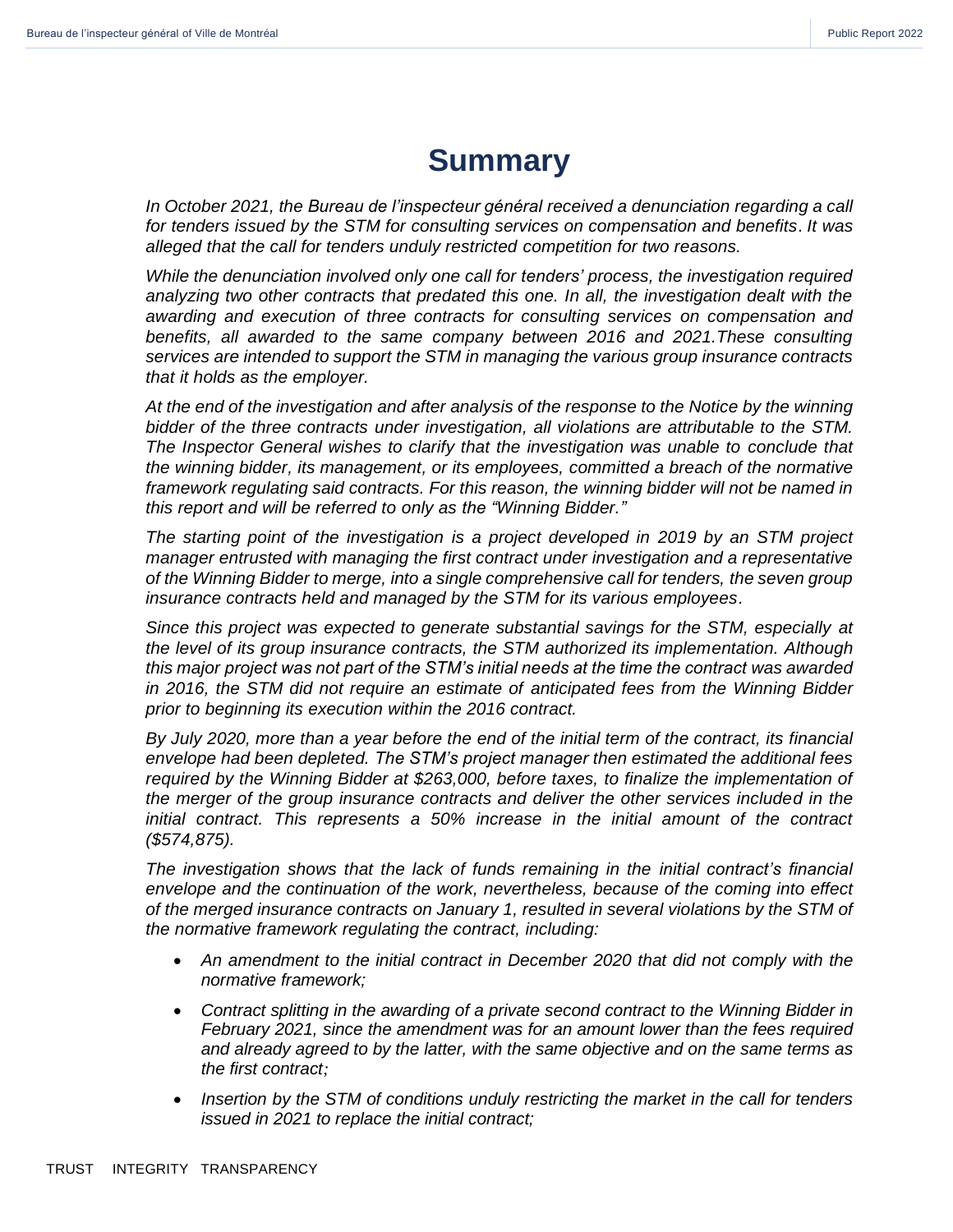- *Inadequate management by the STM of a conflict-of-interest disclosure included in the Winning Bidder's submission to this new call for tenders to the effect that one of its employees was the STM's project manager's spouse;*
- *Absence of a formal conflict-of-interest disclosure by the project manager to his superiors at the STM, and absence of measures taken by the latter to monitor the project manager after learning about the Winning Bidder's conflict-of-interest disclosure;*
- *Agreement, on several occasions, by the STM to the Winning Bidder's fees over and above the financial envelopes duly approved by the internal authorities at the STM; and*
- *Insufficient transmission of information to the STM's board of directors prior to its approval of the amendment to the initial contract and awarding of the third contract, and omission of vital information, including the agreement to fees over and above the financial envelopes.*

*Ultimately, on March 9, 2022, the STM's board of directors adopted a resolution cancelling the third contract as of July 1, 2022. This decision stems from audits carried out by the STM's Auditor General and the investigation conducted by the Bureau de l'inspecteur général.*

*The Inspector General wishes to clarify that, had the STM's board of directors failed to make that decision, she would have recommended that the STM do so given the various violations identified by this investigation.*

*In its response to the Notice, the STM declares to duly acknowledge it and recognizes the poor understanding and application, while unintentional, of some aspects of the normative framework. To prevent this type of situation from recurring, the STM proposes various measures that it commits to taking, including presenting an action plan and a timeline for its implementation.*

*The Inspector General welcomes these commitments announced by the STM and recommends various measures that should be included in the redress plan to come from the STM. The Inspector General will continue to monitor its implementation.*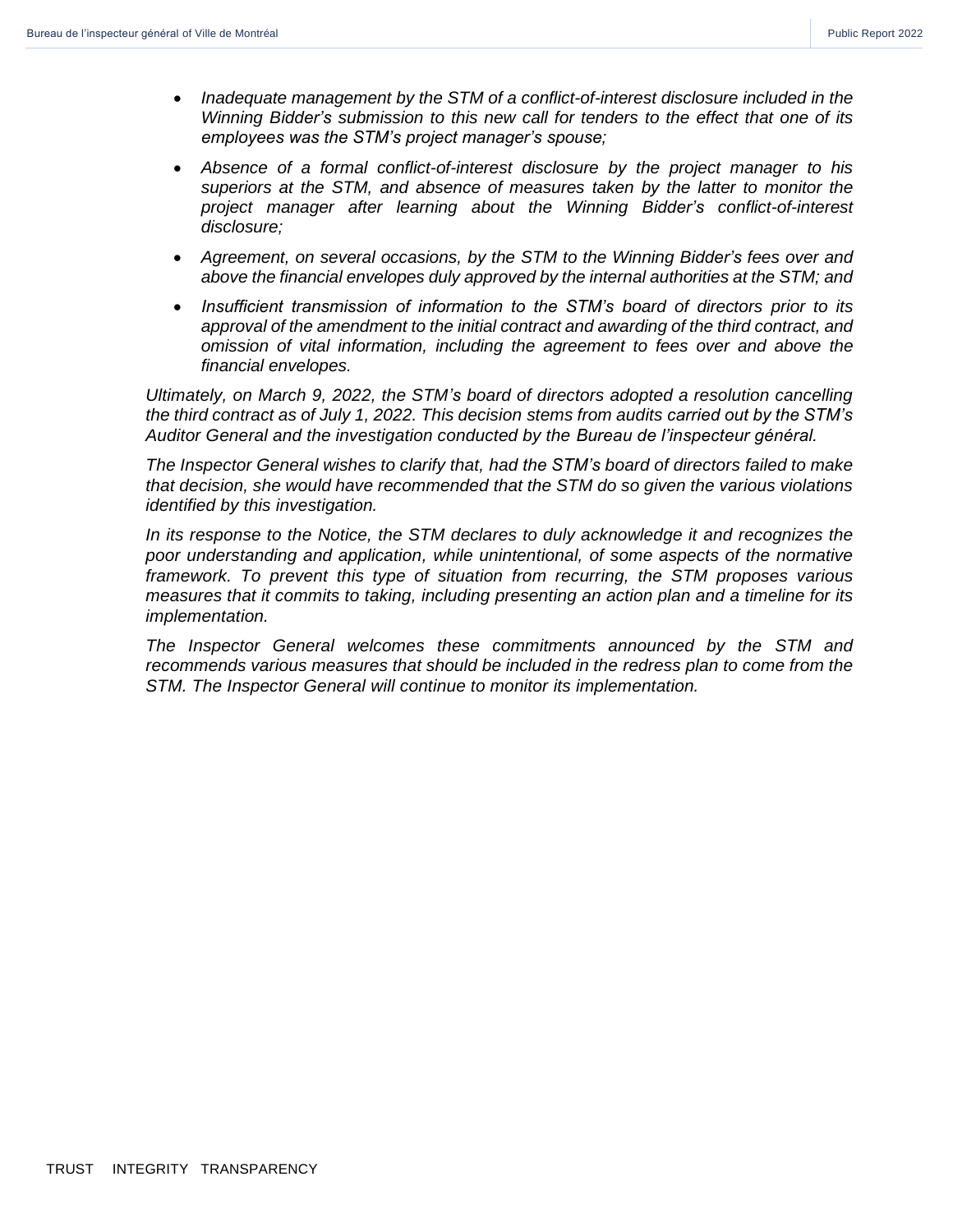# **Table of Contents**

| BACKGROUND TO THE BUREAU DE L'INSPECTEUR GÉNÉRAL'S<br>$2_{-}$                                                                                                                        |
|--------------------------------------------------------------------------------------------------------------------------------------------------------------------------------------|
|                                                                                                                                                                                      |
| 2.1                                                                                                                                                                                  |
| 2.2                                                                                                                                                                                  |
| 2.3                                                                                                                                                                                  |
| 2.3.1                                                                                                                                                                                |
| 2.3.2                                                                                                                                                                                |
| 2.3.3                                                                                                                                                                                |
| 2.3.4                                                                                                                                                                                |
|                                                                                                                                                                                      |
| INITIAL CONTRACT AND MERGER OF GROUP INSURANCE CONTRACTS  8<br>3.1                                                                                                                   |
| 3.1.1                                                                                                                                                                                |
| Analysis and conclusion regarding the Initial Contract and the merger of the group<br>3.1.2                                                                                          |
| 3.2                                                                                                                                                                                  |
| 3.2.1                                                                                                                                                                                |
| Analysis and conclusions regarding the amendment to the Initial Contract11<br>3.2.2                                                                                                  |
| 3.3                                                                                                                                                                                  |
| 3.3.1                                                                                                                                                                                |
| 3.3.2 Analysis and conclusions regarding the awarding of the Second Contract 16                                                                                                      |
| 3.4                                                                                                                                                                                  |
| 3.4.1                                                                                                                                                                                |
| Receipt of bids and management of a conflict-of-interest disclosure during<br>3.4.2                                                                                                  |
| 3.4.3                                                                                                                                                                                |
| Absence of a formal conflict-of-interest disclosure by the Project Manager and<br>3.4.4<br>lack of oversight by the STM during the execution of the contracts under investigation 25 |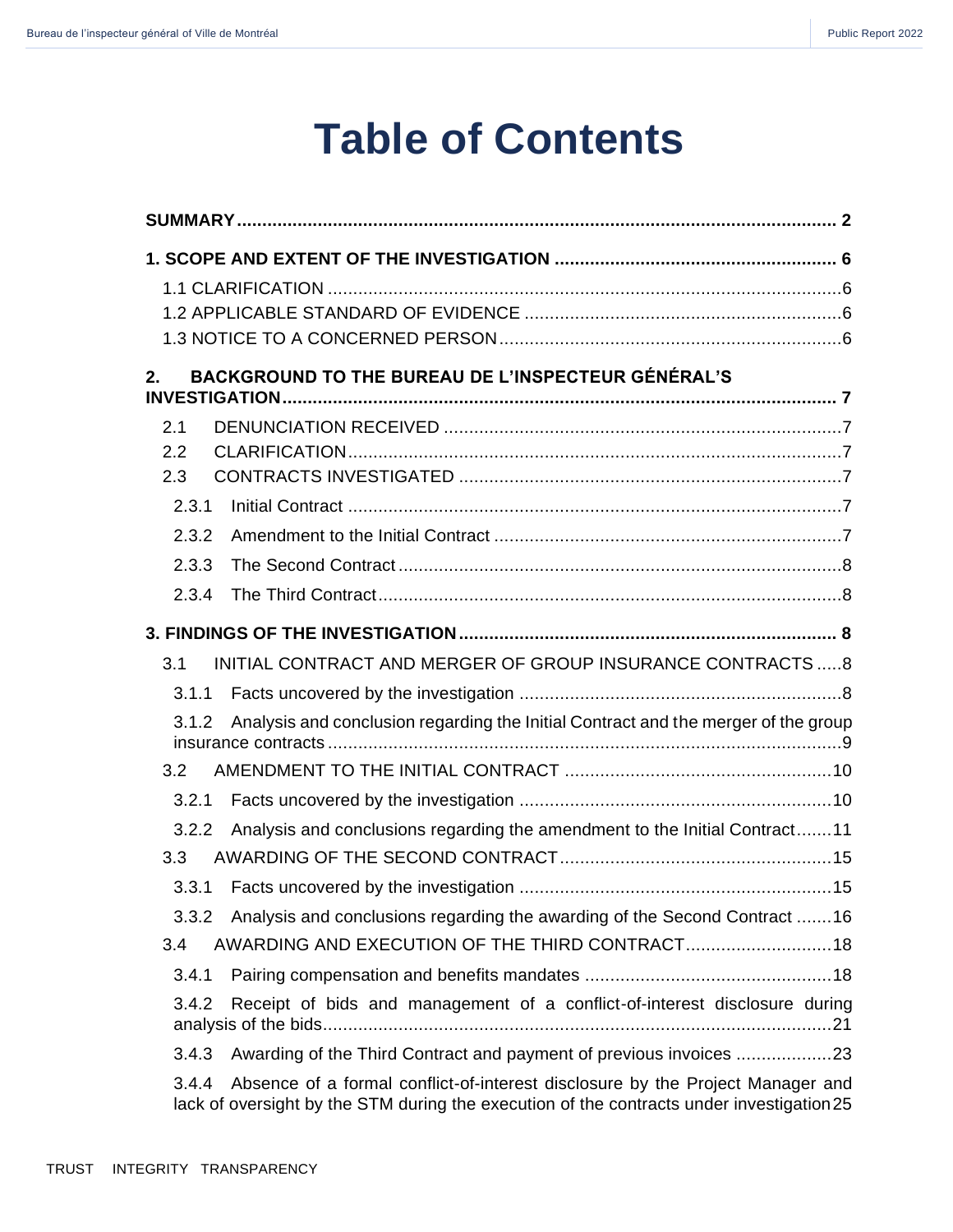|  | 4. THE STM'S RESPONSE TO THE NOTICE, CONCLUSION AND |  |
|--|-----------------------------------------------------|--|
|  |                                                     |  |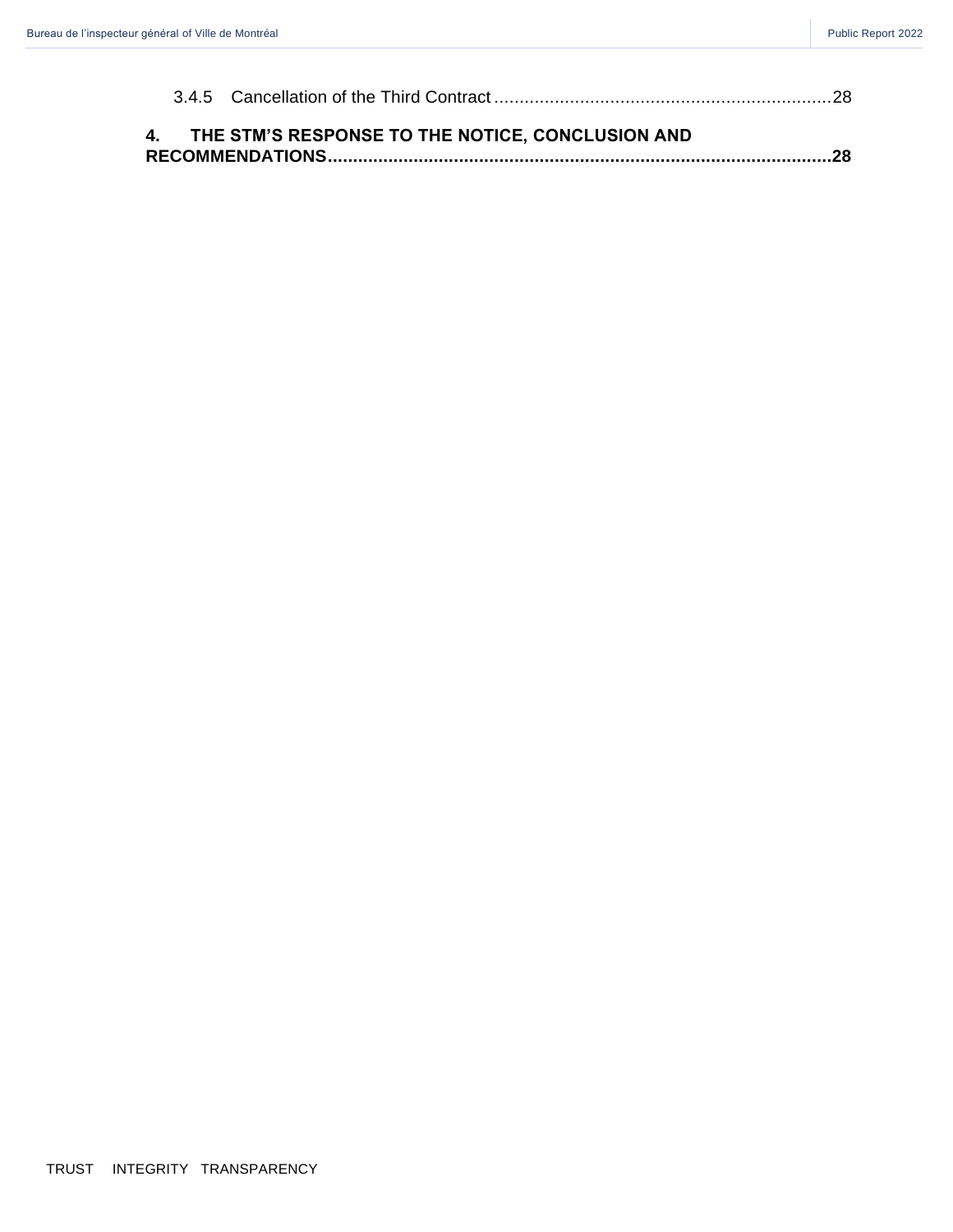# <span id="page-5-0"></span>**1. Scope and Extent of the Investigation**

# <span id="page-5-1"></span>**1.1 Clarification**

Under Section 57.1.8 of the *Charter of Ville de Montréal, metropolis of Québec* (CQLR c. C - 11.4) (hereinafter "Charter of Ville de Montréal"), the mandate of the Inspector General is to oversee the processes of awarding contracts and their execution by the City or by a related corporation.

The Inspector General does not conduct any criminal investigations. She carries out investigations of an administrative nature. Each time the term "investigation" is used in this report, it shall mean an investigation of an administrative nature and shall in no case be interpreted as a criminal investigation.

# <span id="page-5-2"></span>**1.2 Applicable Standard of Evidence**

The Inspector General assumes the obligation to deliver quality reports that are timely, objective, accurate and presented in such a way as to ensure that the individuals and agencies under its jurisdiction can act based on the information conveyed.

To support her notices, reports and recommendations, the Inspector General assumes the burden of the civil standard of a preponderance of evidence.<sup>1</sup>

# <span id="page-5-3"></span>**1.3 Notice to Interested Parties**

Prior to making the results of her investigation public and, if necessary, using the powers conferred upon her by section 57.1.23 of the *Charter of Ville de Montréal*, in accordance with her duty of procedural fairness, the Inspector General sends a Notice (hereinafter "Notice") to interested parties indicating the relevant facts gathered during the investigation.

Following receipt of the Notice, interested parties have the possibility of presenting, in writing, any comment, representation or observation that they deem relevant.

Such Notice was sent on April 22, 2021, to the attention of the senior management of the Société de transport de Montréal (hereinafter "STM"), to Human Resources management, which is responsible for the contracts investigated and for the employee in charge of them, as well as to the latter. Notice was also sent to the Winning Bidder of the contracts investigated.

While the initial timeline of two weeks would have expired on May 6, 2022, it was extended to May 11, 2022, at the STM's request.

The facts and arguments presented by the STM and the Winning Bidder of the contracts under investigation were considered by the Inspector General and will be addressed in this report.

<sup>1</sup> If the evidence is sufficient to render the existence of a fact more probable than its non-existence, there is a preponderance of evidence (see section 2804 of the *Civil Code of Québec*).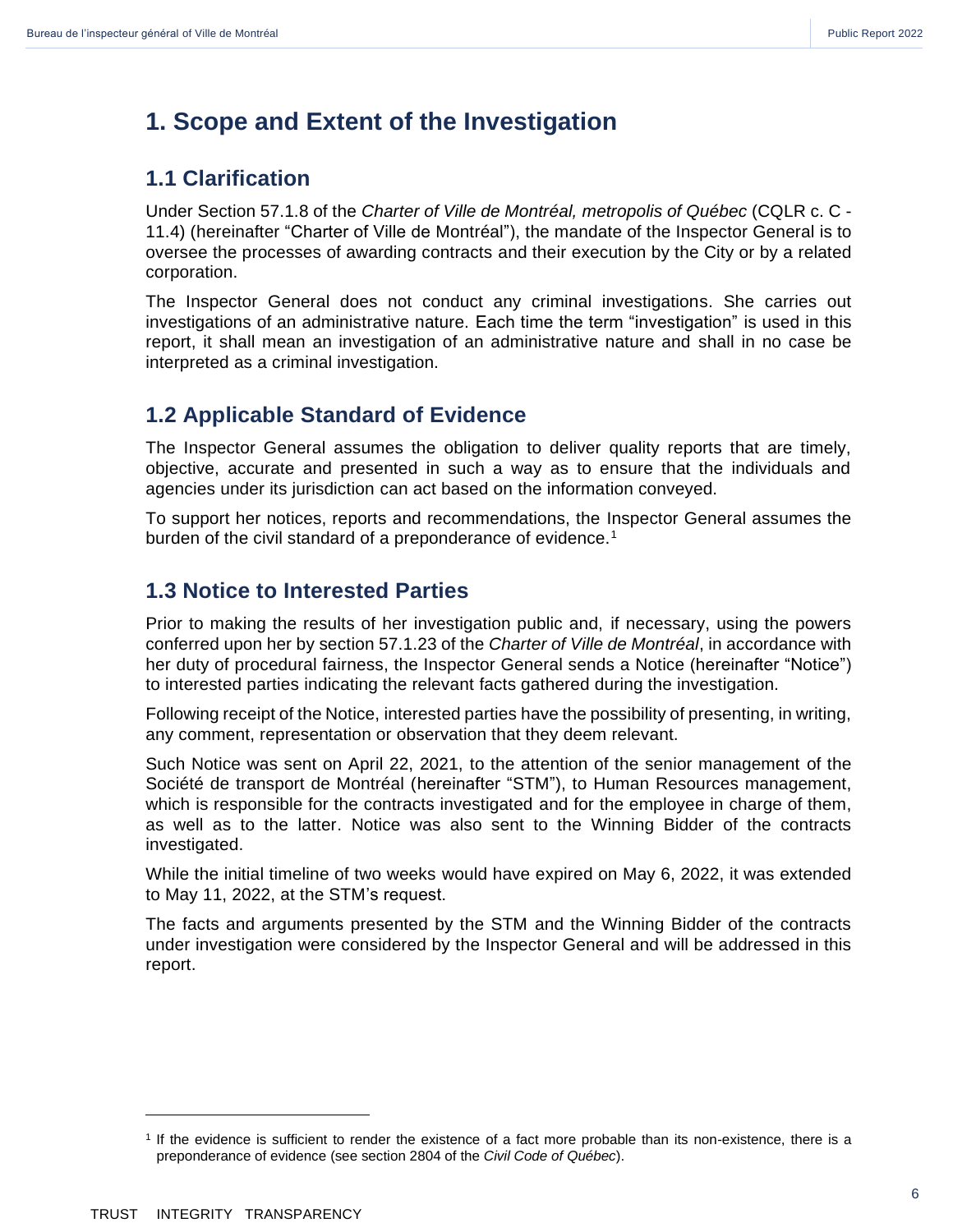# <span id="page-6-0"></span>**2. Context of the Bureau de l'inspecteur général's Investigation**

# <span id="page-6-1"></span>**2.1 Denunciation received**

In October 2021, the Bureau de l'inspecteur général received a denunciation regarding an STM call for tenders for the purposes of retaining consulting services on compensation and benefits. It was alleged, for two reasons, that the call for tenders unduly restricted competition.

First, by pairing the compensation and benefits mandates, the call for tenders' documents failed to take into consideration the realities of the market. According to the denunciation, most firms operating in this market specialize in one or the other of these areas.

Second, the call for tenders' documents prohibited the subcontracting of either of these mandates, thereby limiting tenders to one or two potential bidders.

# <span id="page-6-2"></span>**2.2 Clarification**

While the denunciation involved only one call for tenders' process, the investigation required analyzing two other contracts that predated this one. As detailed in the next section, these two other contracts were intended to obtain the same consulting services and were awarded by the STM to the same company.

At the end of the investigation and following the analysis of the response to the Notice by the Winning Bidder of the three contracts investigated, all violations are shown to be attributable to the STM. The Inspector General wishes to clarify that the investigation was unable to conclude that the Winning Bidder, its management, or its employees, committed a breach of the normative framework regulating said contracts.

For this reason, the Winning Bidder will not be named in this report and will be referred to only as the "Winning Bidder." The identifying numbers of the contracts investigated have also been removed from this report.

# <span id="page-6-3"></span>**2.3 Contracts Investigated**

As mentioned above, the investigation dealt with the awarding and execution of three consulting services' contracts, all awarded to the Winning Bidder between 2016 and 2021.

#### <span id="page-6-4"></span>**2.3.1 Initial Contract**

On October 5, 2016, the STM awarded a first contract to the Winning Bidder following a call for tenders for the purposes of retaining "consulting services on compensation and benefits" for the period from October 5, 2016, to October 4, 2021, for an amount totalling \$574,875.00, including taxes.

This contract is referred to hereinafter as the "Initial Contract."

#### <span id="page-6-5"></span>**2.3.2 Amendment to the Initial Contract**

On December 2, 2020, the STM's board of directors ratified an amendment to the Initial Contract, increasing the financial envelope by \$172,462.50, including taxes, bringing the total value of the Initial Contract to \$747,337.50, including taxes. This increase was meant to cover the period from December 2, 2020, to October 4, 2021.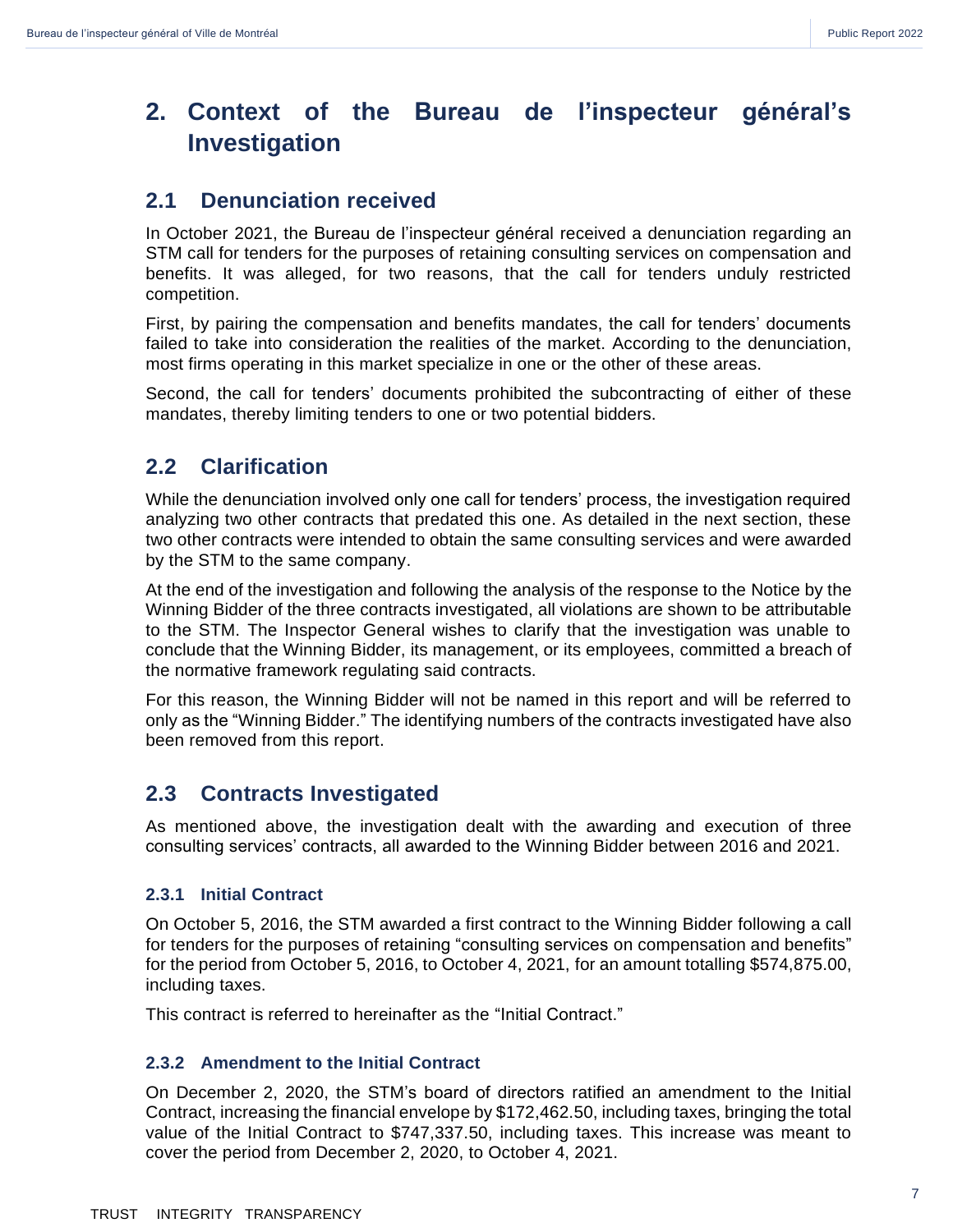#### <span id="page-7-0"></span>**2.3.3 The Second Contract**

On February 15, 2021, the STM's Managing Director of Human Resources awarded a private contract to the Winning Bidder in the amount of \$103,477.50, including taxes, for professional consulting services on compensation and benefits.

This contract is referred to hereinafter as the "Second Contract."

#### <span id="page-7-1"></span>**2.3.4 The Third Contract**

On April 13, 2021, the STM issued a new call for tenders for the purposes of retaining "consulting services on compensation and benefits." The deadline for receipt of bids was set at May 18. The contract resulting from this call for tenders, in the amount of \$862,312.50, including all taxes, was awarded to the Winning Bidder and was intended to cover the period from July 7, 2021, to July 7, 2026.

This contract is referred to hereinafter as the "Third Contract."

# <span id="page-7-2"></span>**3. Findings of the Investigation**

As mentioned above, the investigation found several violations by the STM of the normative framework regulating the contract, in particular:

- The amendment made to the Initial Contract was not legally compliant;
- Contract splitting occurred with the awarding of the Second Contract;
- The STM agreed to the Winning Bidder's fees over and above the financial envelopes approved by the internal authorities at the STM;
- Insufficient information was transmitted to the STM's board of directors prior to its approval of the amendment to the Initial Contract and awarding of the Third Contract, including omission of the status of the agreement to fees over and above the financial envelopes;
- There was a failure to manage the appearance of a conflict of interest pertaining to the STM's employee (hereinafter the "Project Manager") responsible for managing the Initial Contract, the Second Contract, and the Third Contract on the grounds that his spouse worked for the Winning Bidder.

These violations will be addressed in the order in which the facts were uncovered by the investigation into the awarding and execution of the Initial Contract, amendment to the Initial Contract, awarding of the Second Contract, and awarding and execution of the Third Contract.

# <span id="page-7-3"></span>**3.1 Initial Contract and Merger of Group Insurance Contracts**

#### <span id="page-7-4"></span>**3.1.1 Facts uncovered by the investigation**

In 2018, the Project Manager is hired by the STM because of his expertise in employee benefits. He is entrusted with several tasks, including managing the execution of the Initial Contract, under which the Winning Bidder provides the STM with consulting services on compensation and benefits. These services are intended to support the STM in managing the various group insurance contracts that it holds as the employer (e.g., comparative market analyses, analysis of protections provided in the group benefits package, and guidance on preparing calls for tenders for group insurance contracts).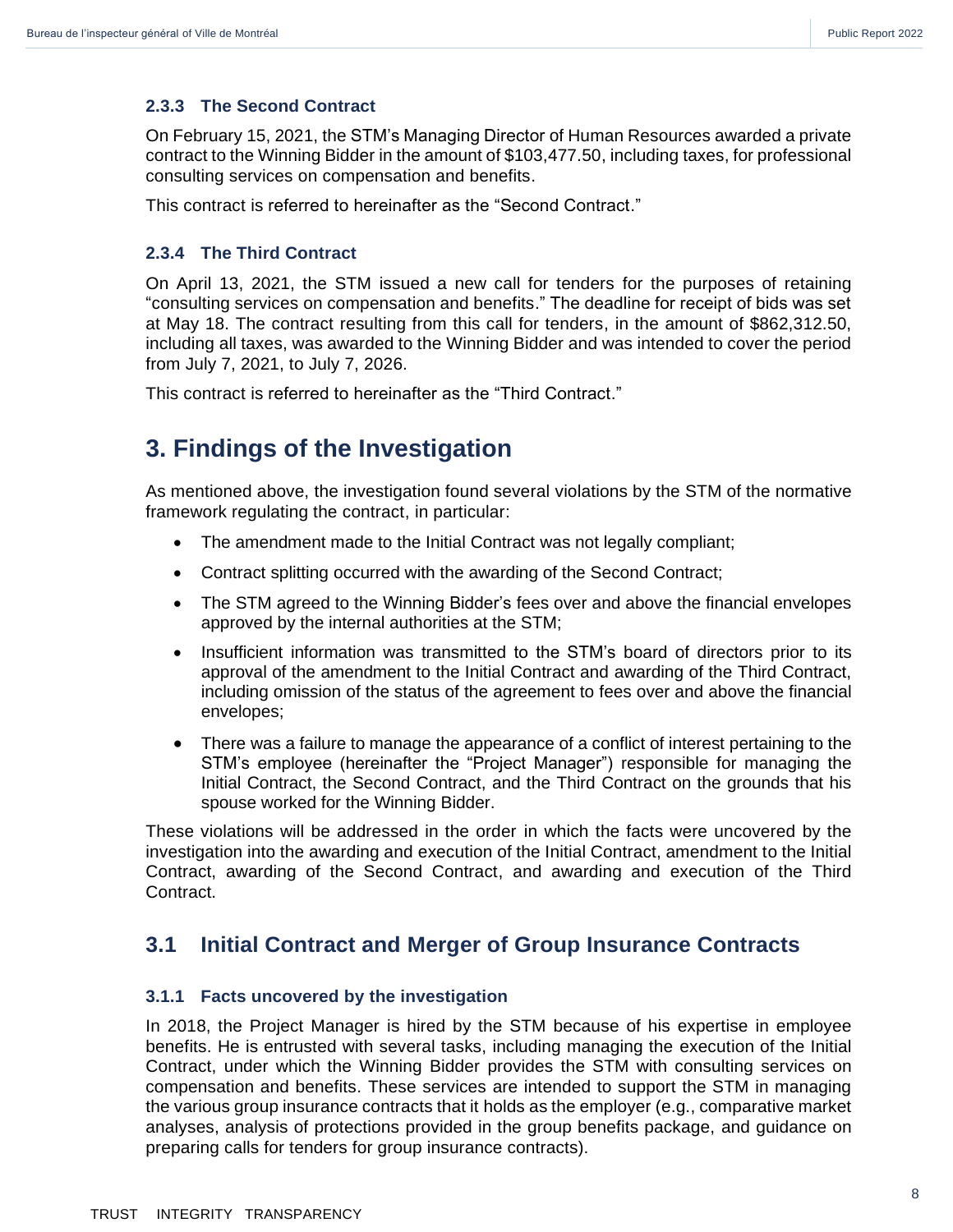In 2019, the STM's Project Manager and a representative of the Winning Bidder develop a project to merge, into one comprehensive contract, the seven group insurance contracts awarded and managed by the STM for its various employees.

According to several witnesses we met, this merger of group insurance contracts was meant to generate substantial savings for the STM at the level of the group insurance contracts themselves, as well as the consulting services contracts required to support the execution of these various group insurance contracts. The Project Manager presented this project to his supervisors who endorsed it.

It should be noted that this project had not been contemplated by the STM at the time the Initial Contract was awarded. The investigation also reveals that the STM did not request an estimate of anticipated fees from the Winning Bidder prior to undertaking the execution of such a project within the Initial Contract.

All the invoices received from the firm during the investigation are addressed to the STM's Project Manager as the person responsible for the Initial Contract. According to him, it was only at the end of summer 2020 that he became aware that the Initial Contract's remaining financial envelope was insufficient to complete the merger of the group insurance contracts. That is therefore when he asked the Winning Bidder to provide him with an estimate of the fees that would be required to do so.

The Initial Contract's financial envelope had, in fact, been totally depleted by July 2020. Moreover, as will be detailed further on, despite the depletion of the envelope, the STM continued to agree to pay the Winning Bidder's fees throughout summer and fall 2020.

In short, as is apparent in an email dated September 16, 2020, the Winning Bidder estimated that the amount required to complete the additional work needed to merge the group insurance contracts could be between \$175,000 and \$241,000, an increase of 30% to 42% over the original envelope of \$574,875 for the Initial Contract.

#### <span id="page-8-0"></span>**3.1.2 Analysis and conclusion regarding the Initial Contract and the merger of the group insurance contracts**

At the outset, it should be noted that the investigation was never intended to determine the merits of proceeding with the merger of the group insurance contracts. Instead, its objective was to examine how this decision was made, which, in light of the overall file, proves to be the source of several problems.

Despite this major project not having been initially planned in 2016, the foreseeable probability that it would involve substantial fees by the Winning Bidder, and the lack of a prior estimate of these fees requested by the STM, the STM decided to go ahead with it within the Initial Contract's financial envelope. In other words, the project began without the STM knowing whether it could be completed within the Initial Contract's financial envelope.

This way of proceeding is symptomatic of the STM's approach to amending contracts in effect at that time, a practice that had been previously denounced by the Bureau de l'inspecteur général.<sup>2</sup> Based on this approach, if of a contract's financial envelope was depleted or nearing depletion, it could be increased to reach the end of the contract as long as the rapid spending of the envelope and need to continue with the contract were justified.

<sup>2</sup> See the investigation report titled *Enquête sur la gestion contractuelle de la Société de transport de Montréal concernant les modifications apportées à divers contrats*, published on page 30 and subsequent pages of the 2021 mid-year report of the Bureau de l'inspecteur général, available at [https://www.bigmtl.ca/wp](https://www.bigmtl.ca/wp-content/uploads/2021/09/rapport-mi-annuel-2021-vf-2.pdf)[content/uploads/2021/09/rapport-mi-annuel-2021-vf-2.pdf.](https://www.bigmtl.ca/wp-content/uploads/2021/09/rapport-mi-annuel-2021-vf-2.pdf)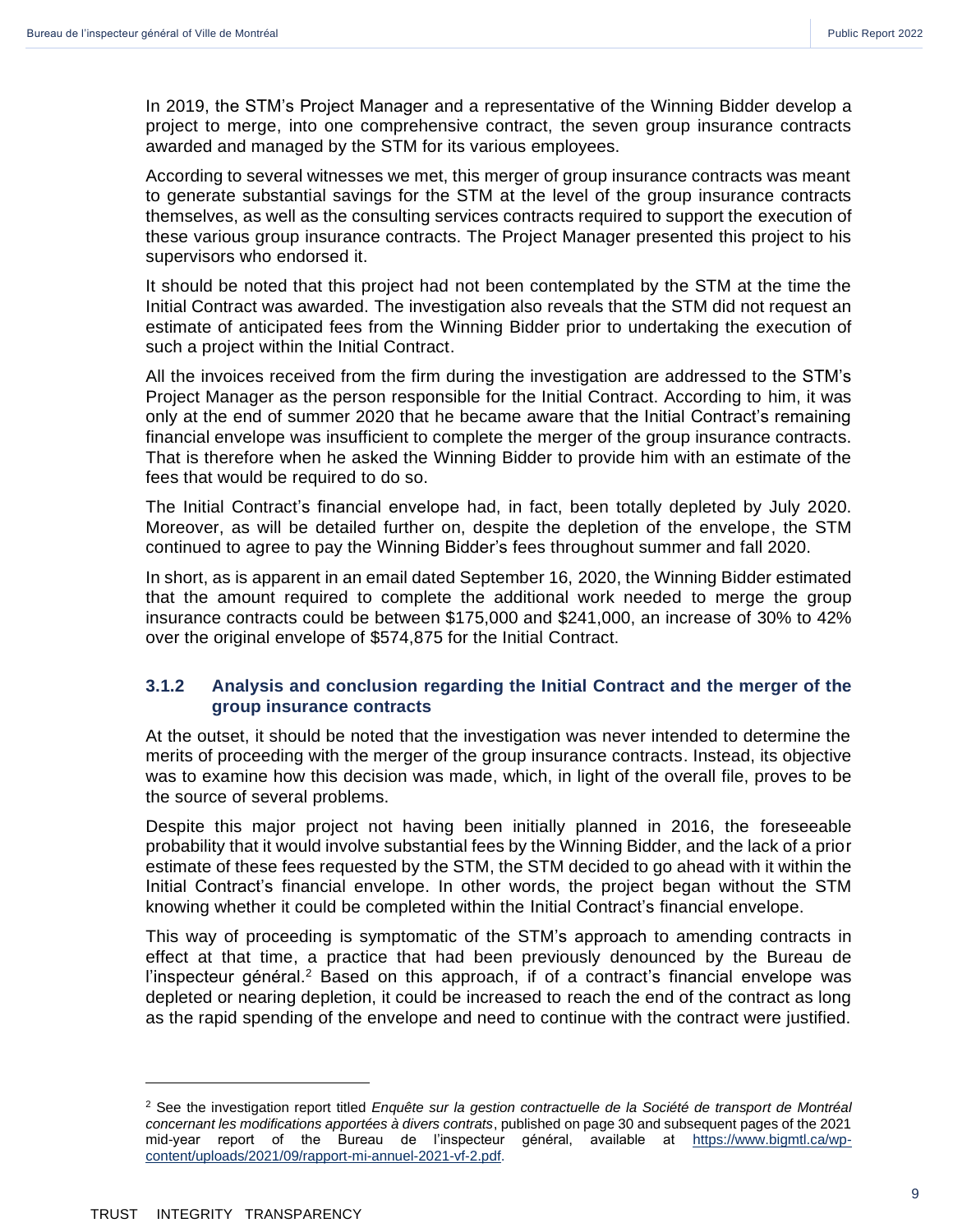The extent of the required increase compared with the initial budget was not seen as a significant legal issue.

In other words, since the STM estimated that it could generate major savings by merging the group insurance contracts, it was less important to know whether the Initial Contract's financial envelope was sufficient to cover all the required fees. In the event of a problem, the envelope could simply be replenished.

As will be further analyzed in the following section, this view does not comply with the applicable normative framework at the STM. In addition, the absence of an estimate prior to the launch of the project and the late monitoring of the spending status of the Initial Contract's financial envelope contributed to putting the STM in a difficult and "urgent" situation in fall 2020, at a critical time in the progress of the project as the new merged contracts were to come into effect in January 2021.

The preliminary estimate would have enabled the STM to determine, as of 2019, whether the project could be completed within the financial parameters of the Initial Contract or whether it would instead be necessary to proceed with a new call for tenders. At the very least, closer monitoring of the invoices after the beginning of the project would have raised awareness of the problem and given the STM the needed time to go back to tender.

# <span id="page-9-0"></span>**3.2 Amendment to the Initial Contract**

#### <span id="page-9-1"></span>**3.2.1 Facts uncovered by the investigation**

Between late September and early October 2020, the Project Manager prepares a note justifying an amendment to the Initial Contract.

His new estimate, now set at \$263,000, before taxes, is higher than the amount stated by the Winning Bidder. This can be explained by the fact that this additional amount is needed to cover all the Winning Bidder's fees to the end of the Initial Contract in October 2021. The amount includes estimated fees to finalize the implementation of the merger of the group insurance contracts, as well as the other services to be rendered under the Initial Contract.

In October 2020, the justification for the request to amend the Initial Contract makes its way through the project manager's various superiors, receiving the approval of the STM's then Director General on October 21, 2020.

Along the way, some managers questioned the absolute need to increase the Initial Contract's financial envelope instead of returning to tender.

While recognizing that returning to tender was an option, lower-level managers nonetheless wholeheartedly supported increasing the Initial Contract, noting that bringing in a new Winning Bidder on the file who was less familiar with STM contracts would result in costs and delays, that the resulting savings justified the increase and that the merger had not been initially planned in 2016, constituting an unforeseen event.

On November 10, 2020, the manager of the STM's Purchasing Department intervenes in the file, claiming that the anticipated increase, which represents about a 50% increase in the value of the Initial Contract, is too great. Adding that the Bureau de l'inspecteur général was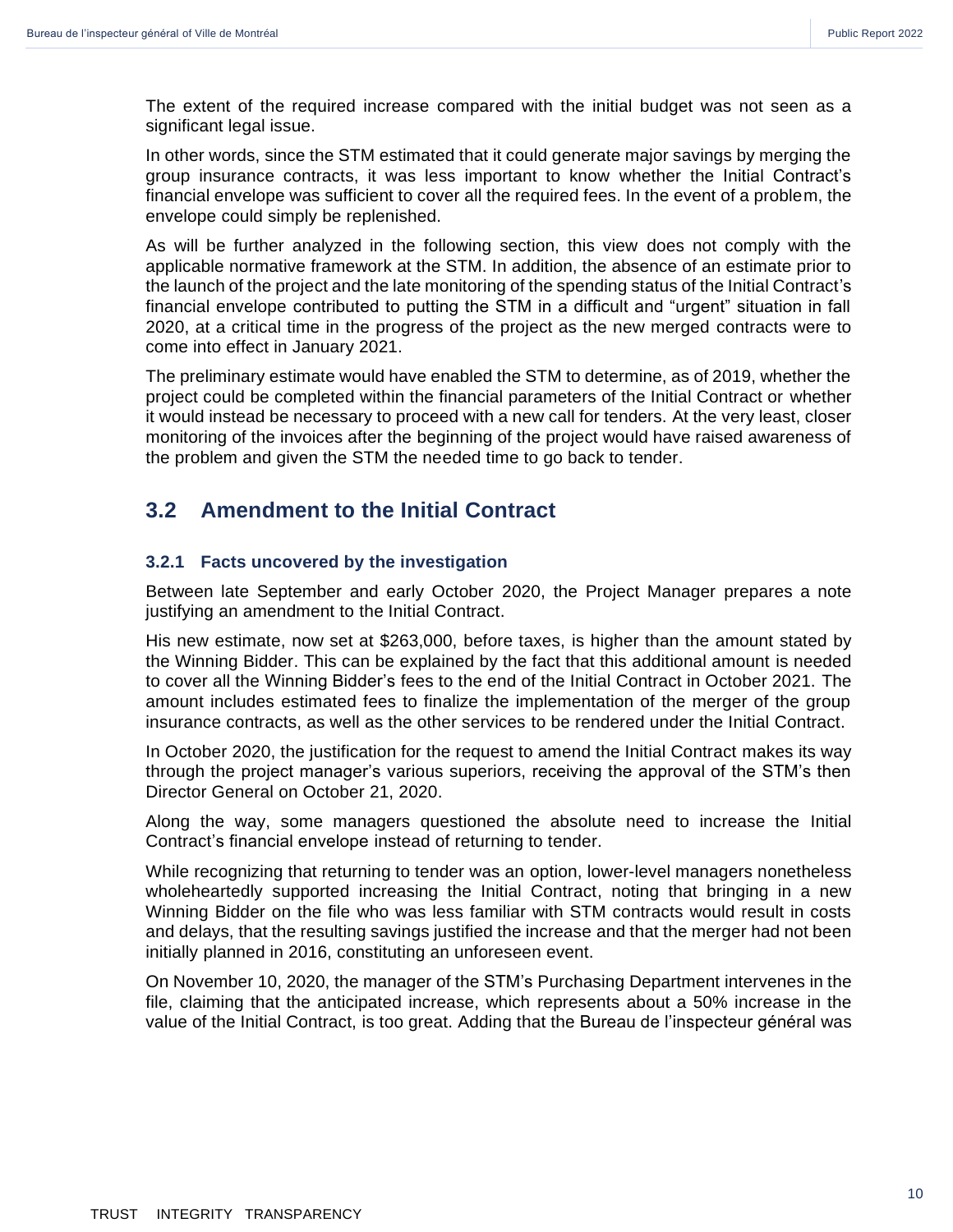looking into other contract increases, she concluded that the STM needed to return to tender. 3

On November 10, 2020, several other emails are exchanged, the STM's Project Manager maintaining to his supervisors that returning to tender was not an option, given the advanced state of the project to merge the group insurance contracts and its coming into effect on January 1, 2021.

Ultimately, the manager of the STM's Purchasing Department sends an email stating that no increases to envelopes would be done until further notice, that only mentions of contract amendments would be allowed and that such amendments needed to meet the four criteria of the STM's *Règlement concernant la gestion contractuelle* (R-175, hereinafter the "RGC"). She asks them to assess whether it is possible to limit the increase to 30% of the original value of the Initial Contract and, at the same time, to return to tender.

The following day, a representative of the Purchasing Department advises the Project Manager that the maximum allowable increase to the Initial Contract is \$150,000 (before taxes), that it is now necessary to talk about amending the contract and that additional notes need to be amended.

The file requesting an increase to the Initial Contract's financial envelope is amended in accordance with these new parameters. It then makes its way through all the STM's decisionmaking levels and is approved by the board of directors on December 2, 2020.

#### <span id="page-10-0"></span>**3.2.2 Analysis and conclusions regarding the amendment to the Initial Contract**

The facts presented above reveal three distinct problems:

- The STM did not comply with the normative framework regulating amendments to the Initial Contract;
- The STM continued to incur costs from the Winning Bidder in summer and fall 2020, despite depletion of the Initial Contract's financial envelope;
- The information provided to the board of directors for decision-making was insufficient and omitted certain important elements.

#### *3.2.2.1 The amendment to the Initial Contract did not comply with the normative framework*

#### *(i) Applicable normative framework*

The normative framework for amending a contract for municipal bodies was defined in the 1978 Superior Court judgment in the case of *Adricon*. <sup>4</sup> According to this decision, municipal bodies need not return to tender if they wish to amend a contract currently being executed where the monetary value of the planned amendment exceeds the threshold of the call for tenders.

However, this amendment must first meet certain requirements to avoid serving as a way for municipal bodies to circumvent their obligation to go to tender. Thus, to be valid, any amendment must be accessory to the contract and not change its nature.

 $3$  This refers to the investigation by the Bureau de l'inspecteur général, cited previously in footnote 2, that was under way and at the end of which the Inspector General concluded that the STM was non-compliant with the normative framework in the case of increases to financial envelopes allocated to other contracts.

<sup>4</sup> *Adricon Ltée* v*. East Angus (Town of)*, [1978] 1 SCR 1107.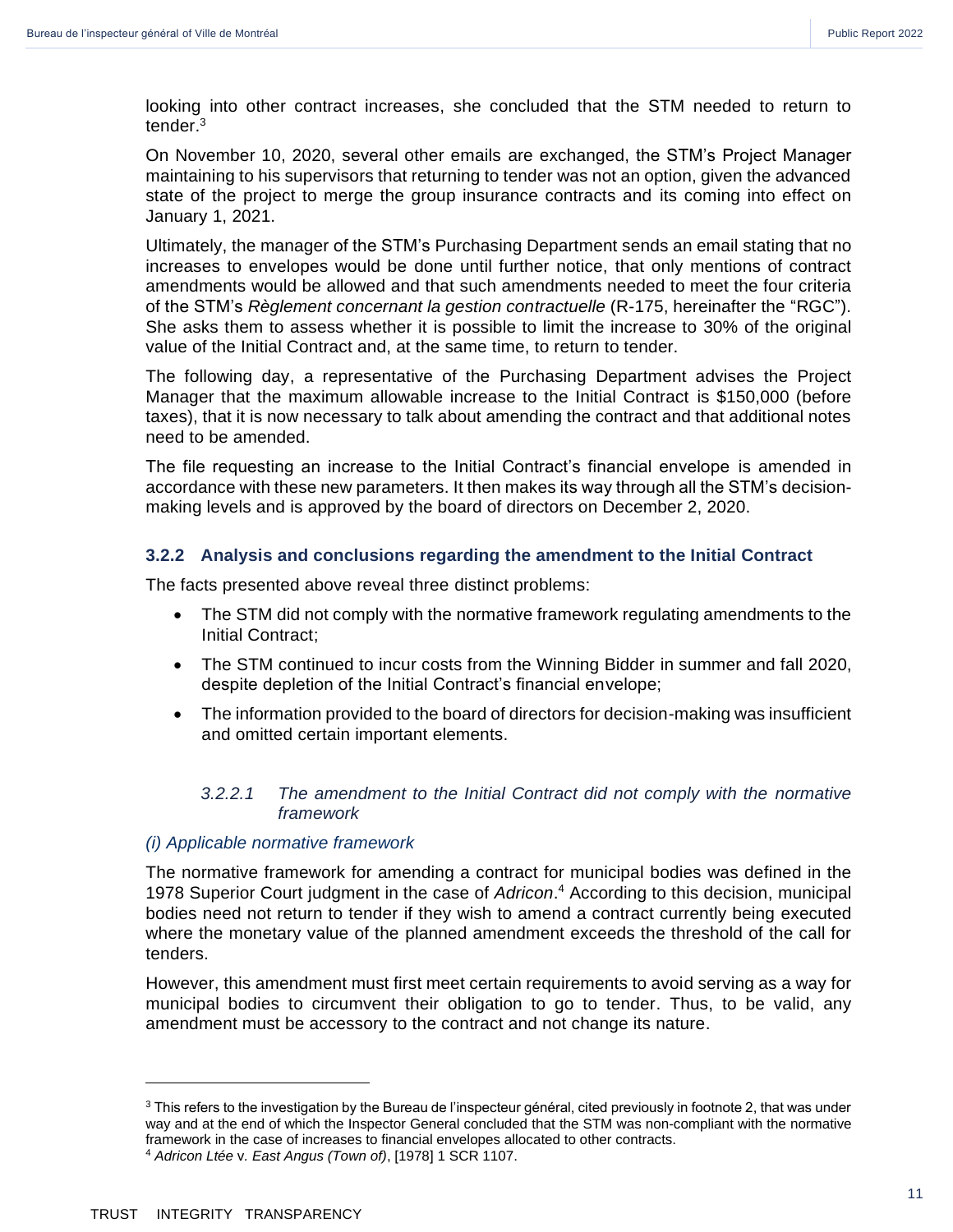Some remarks are needed here. First, the law does not define what constitutes an accessory or a change to the nature of a contract. It is necessary, therefore, to analyze each amendment to a municipal contract being contemplated on a case-by-case basis.

Second, this interpretation should be applied narrowly.<sup>5</sup> It is important to note that this is an exception to the general rule of inviting competition from the market through a call for tenders. In other words, not amending a contract is the rule, and approving an amendment is the exception.

In 2010, this case law rule was integrated into various acts regulating municipal bodies, including section 102.1 of the *Act respecting public transit authorities* (hereinafter "APTA"), which governs the activities of the STM:

*"102.1. A transit authority may not amend a contract awarded following a call for tenders unless the amendment is accessory and does not change the nature of the contract*.*"*

In addition, the RGC, which the STM adopted, also includes a section with which the public transit authority must comply when wishing to amend a contract:

#### [Translation]

#### *9.1 ADMISSIBILITY OF AN AMENDMENT*

"*A contract that has been awarded may not be amended, except where this amendment is accessory and does not change its nature. An amendment to the contract may only be made when the following conditions are met:* 

- *1 to 4 below in the case of an amendment entailing an expense;*
- *1 to 3 below in the case of an amendment entailing no expense or resulting in a credit.*

#### *Conditions to be met:*

*Condition 1: The amendment does not change the nature of the contract*. *Condition 2: The objective of the amendment is to correct a situation that has arisen during the execution of the contract and was not foreseen or determined at the time the contract was awarded.*

*Condition 3: The amendment is accessory to the contract; accessory being that which is closely tied to the objective of the contract and necessary for its completion. Condition 4: The execution of the amendment by another supplier would interfere with the effective completion and sound management of the existing contract*."*<sup>6</sup>*

To be valid, therefore, any amendment planned by the STM to a contract awarded following a public call for tenders, including increasing its financial envelope, must meet sections 102.1 of the APTA and 9.1 of the RGC. Failure to comply with all these rules could result in serious consequences.

Increasing the financial envelope could then be considered a new private contract awarded to the Winning Bidder. If the value of this new contract exceeds the threshold of the call for tenders, failure to follow the applicable conditions would render it invalid, i.e., the contract would be deemed never to have existed.<sup>7</sup>

*(ii) Application of the normative framework to the facts*

<sup>5</sup> See also *Sotramex Inc.* v. *Québec (Attorney General)*, JE 96-2258 (SC.), paras. 87–88.

<sup>&</sup>lt;sup>6</sup> It should be noted that the version of section 9.1 of the STM's RGC reproduced here is the one that was in force at the time of the facts. This section was amended in 2021, the first sentence of the first paragraph now reading as follows: [Translation] "*A contract awarded following a call for tenders may not be amended, except where this amendment is accessory and does not change the nature of the contract."*

<sup>7</sup> See *Montréal (City)* v. *Octane Stratégie inc.*, 2019 SCC 57, para. 39 and sections 1416 and 1417 of the Civil Code of Québec.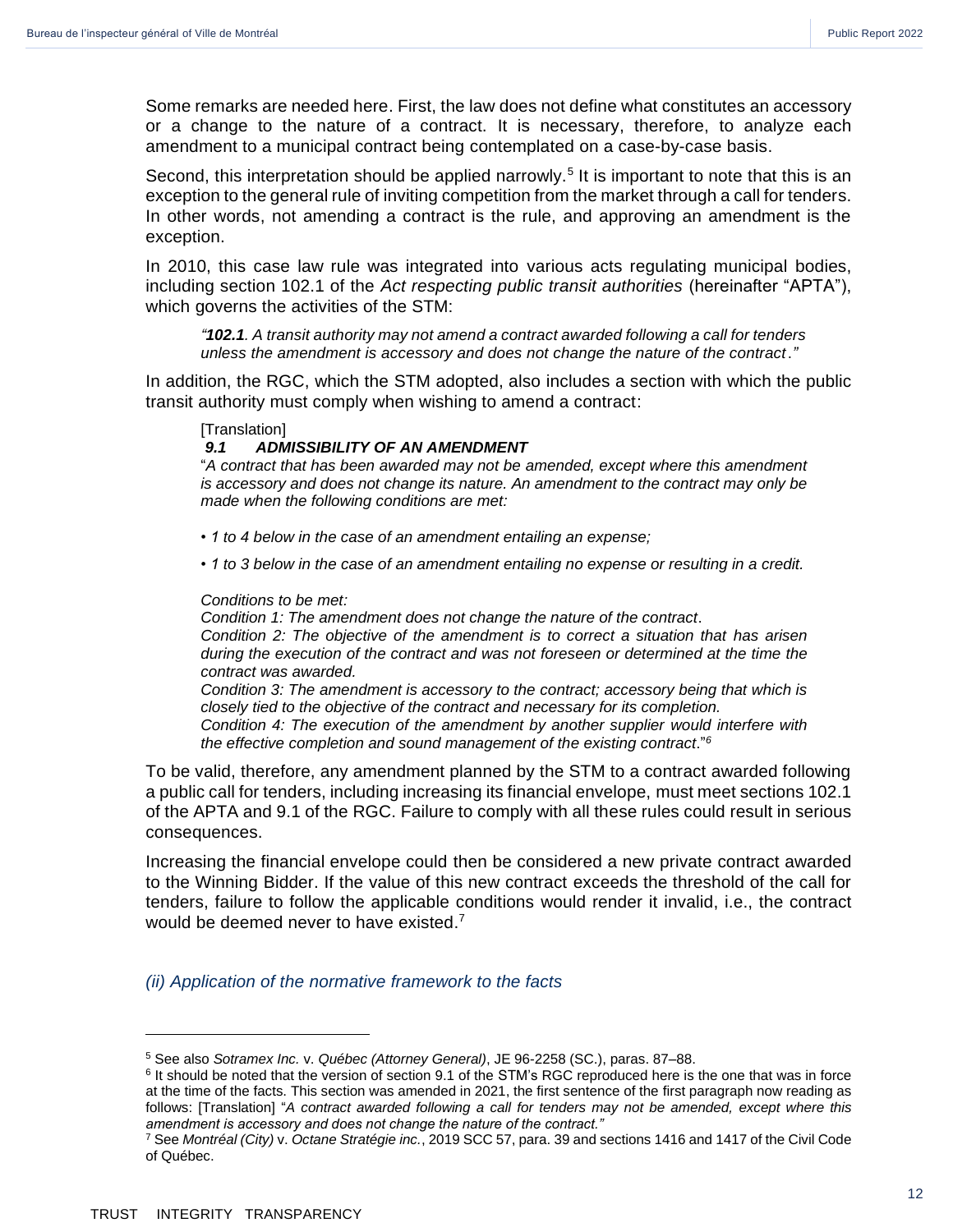In this case, by increasing the Initial Contract's financial envelope, the amendment made to the contract by the STM fails to meet conditions 2 and 3 of section 9.1 of the RGC, i.e., there is no actual unforeseen situation, and the amendment is not accessory to the Initial Contract.

First, the decision-making file submitted to the STM's board of directors maintains that the objective of the amendment is to correct a situation that arises during execution of the contract because "the STM's decision to merge all its group insurance contracts had not been finalized when the [Initial Contract] was awarded."

Based on case law, it is not sufficient for a situation to arise during the execution of a contract to qualify as "unforeseen." Instead, it must be "a condition that was unforeseen during the preparation of the bid." For example, this would apply to a requirement by an engineer that a different excavation material be substituted for the material planned in the call for tenders,<sup>8</sup> but not to the execution of work outside of the scope described in the call for tenders.<sup>9</sup>

In this case, the merger of group insurance contracts corresponds more closely to this second specific case. This is actually a new need for the STM and not an actual unforeseen situation.

Admittedly, the STM could draw funds from the Initial Contract's financial envelope to complete the merger of the group insurance contracts. However, from the moment this project's implementation, added to the other pre-established needs in 2016, caused the financial envelope to be depleted, the STM could not legally justify amending the value of the Initial Contract. Instead, the STM should have issued a new call for tenders.

Regarding the third condition of the RGC, the STM indicated in its decision-making file that the amendment is accessory to the Initial Contract because it is "necessary for the completion of the contract and [that] proceeding without it could hinder the efficient deployment of the group insurance contracts."

It should be noted that the third condition of section 9.1 of the RGC uses the criterion of section 102.1 of the APTA regarding the accessory character of the amendment and goes on to define this term, clarifying that it must [Translation] "be closely tied to the objective of the contract and be necessary for its completion." While the concept of "closely tied to the objective of the contract" is relevant, great caution is needed in assessing the criterion of necessity.

In an example taken from case law, the construction of two sections of a bicycle path was entrusted to two different contractors. One of the contractors carried out work that was outside his purview but that was needed to link the two sections and make the bicycle path usable. While recognizing the need for such work, the judge stated that [Translation] "this is not the criterion that must be considered in response to this question" of the accessory character of a contract amendment.<sup>10</sup>

As underscored in another decision, rather [Translation] "the work must be the normal, logical and necessary continuation" of the work that the winning bidder agreed to and not conceptually distinct. 11

In this case, the merger of the group insurance contracts is conceptually distinct since it had not been planned when the Initial Contract was awarded. Otherwise, this would allow a public

<sup>8</sup> *Lac Saint-Charles (Ville de)* v. *Construction Choinière inc.*, JE 2000-1319, paras. 36–38.

<sup>9</sup> *Roxboro Excavation Inc.* v. *Montréal (Ville de)*, 2015 QCCQ 1228, para. 85.

<sup>10</sup> *Roxboro Excavation Inc.* v. *Montréal (Ville de)*, *supra*, note 9, para. 87

<sup>11</sup> *Stantec Experts-conseils ltée* v. *Brossard (Ville de)*, 2016 QCCS 4941, para. 39.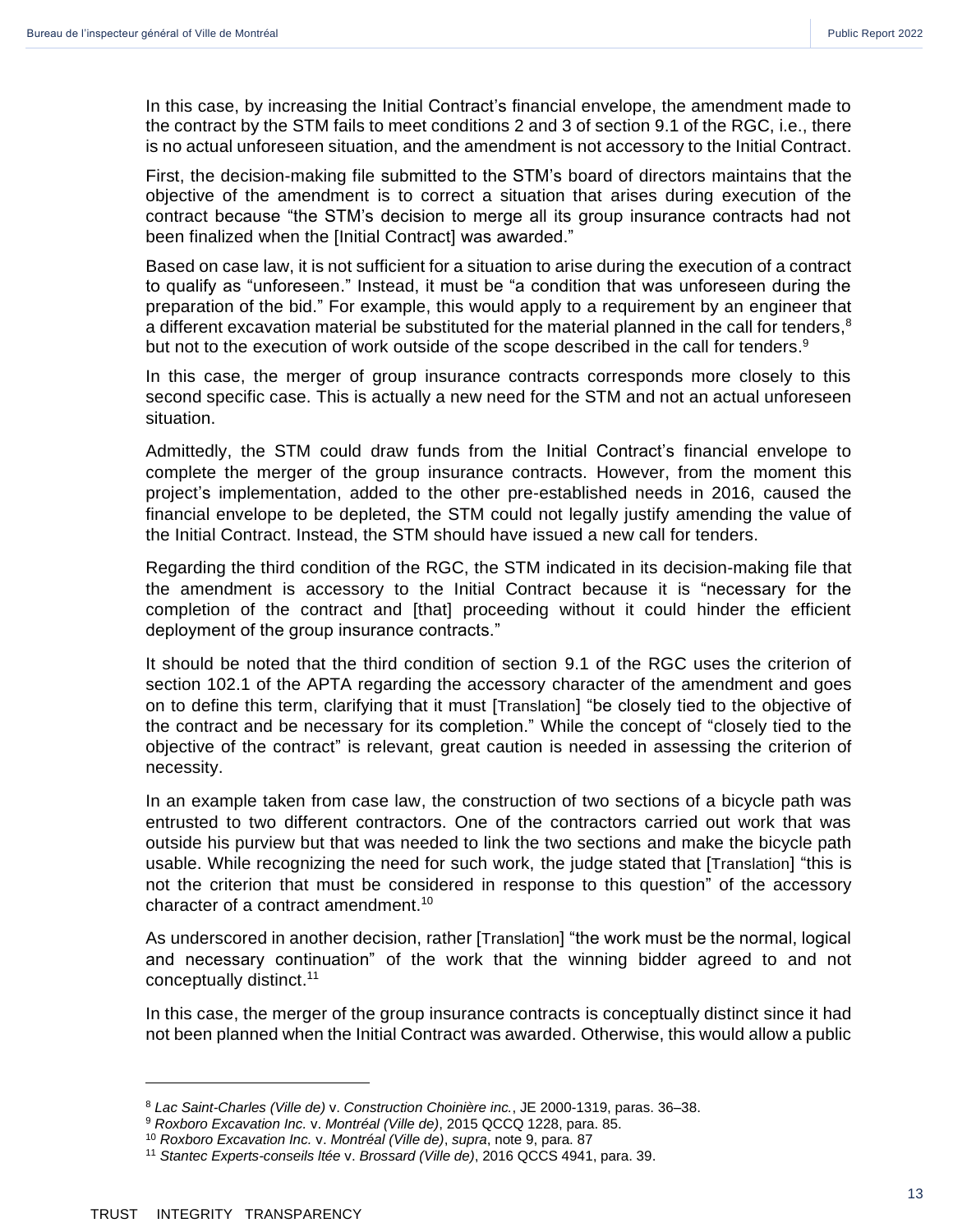body to integrate new needs into a contract while it was being executed and then use these new needs to justify exceeding the original financial envelope. Recall that a contract amendment must be narrowly interpreted.

Furthermore, the percentage of the Initial Contract that the increase represents is an important element in determining the accessory character, or not, of the amendment. Contrary to the email from the manager of the STM's Purchasing Department, who seems to take for granted that an increase of 30% is automatically more acceptable than the original planned increase of 50%, there is no set threshold establishing absolutely what would constitute a reasonable increase.

While some decisions mention a range between 15% and 20%, others refused lesser amendments<sup>12</sup> or accepted ones that were much higher.<sup>13</sup> It should not be taken as a given, therefore, that an increase to a financial envelope will be compliant by the mere fact that it represents a small percentage of the original amount awarded. In this case, the extent of the increase to the Initial Contract's financial envelope could not be deemed acceptable especially since, as detailed in the next section, the STM did not limit itself to an increase of 30% but instead awarded the other 20% of the originally planned increase in a private contract reached two months later with the Winning Bidder.

Finally, analyzing the compliance of the increase to the Initial Contract's financial envelope provides an opportunity for the Inspector General to make some new comments regarding the fourth and last condition of section 9.1 of the RGC, which requires weighing whether [Translation] "the execution of the amendment by another supplier would interfere with the effective completion and sound management of the existing contract." Since this is not included in section 102.1 of the APTA, it results entirely from its inclusion by the STM in its RGC.

While this fourth condition could reasonably be met in this case, it should not take precedence, i.e., overshadow the analysis of the RGC's other conditions. Yet this is what several witnesses we met believed, based on their statements during the investigation. If the STM is unable to correct this perception among its staff, it should consider removing this fourth condition from its RGC.

#### *3.2.2.2 Budget overrun*

As mentioned earlier, despite the depletion of the Initial Contract's financial envelope by July 2020, the STM continued to incur fees from the Winning Bidder throughout summer and fall 2020.

According to the documents collected during the investigation, more than 96% of the \$150,000 increase granted on December 2, 2020, was used to pay several invoices for services rendered before the financial envelope was increased, i.e., a total of \$145,441.25 broken down, as follows:

• Part of invoice 68417 (dated July 1, 2020), in the amount of \$29,605.75;

<sup>12</sup> *Roxboro Excavation Inc*. v. *Montréal (Ville de)*, *supra*, note 9, para. 91. The work represented 13.7% of the original amount.

<sup>13</sup> For example, *Pavage LP inc.* v. *Municipalité de Sainte-Béatrix*, 2015 QCCQ 14897. An increase of 42% was deemed accessory, but the court strongly emphasized the distinctive considerations of the file.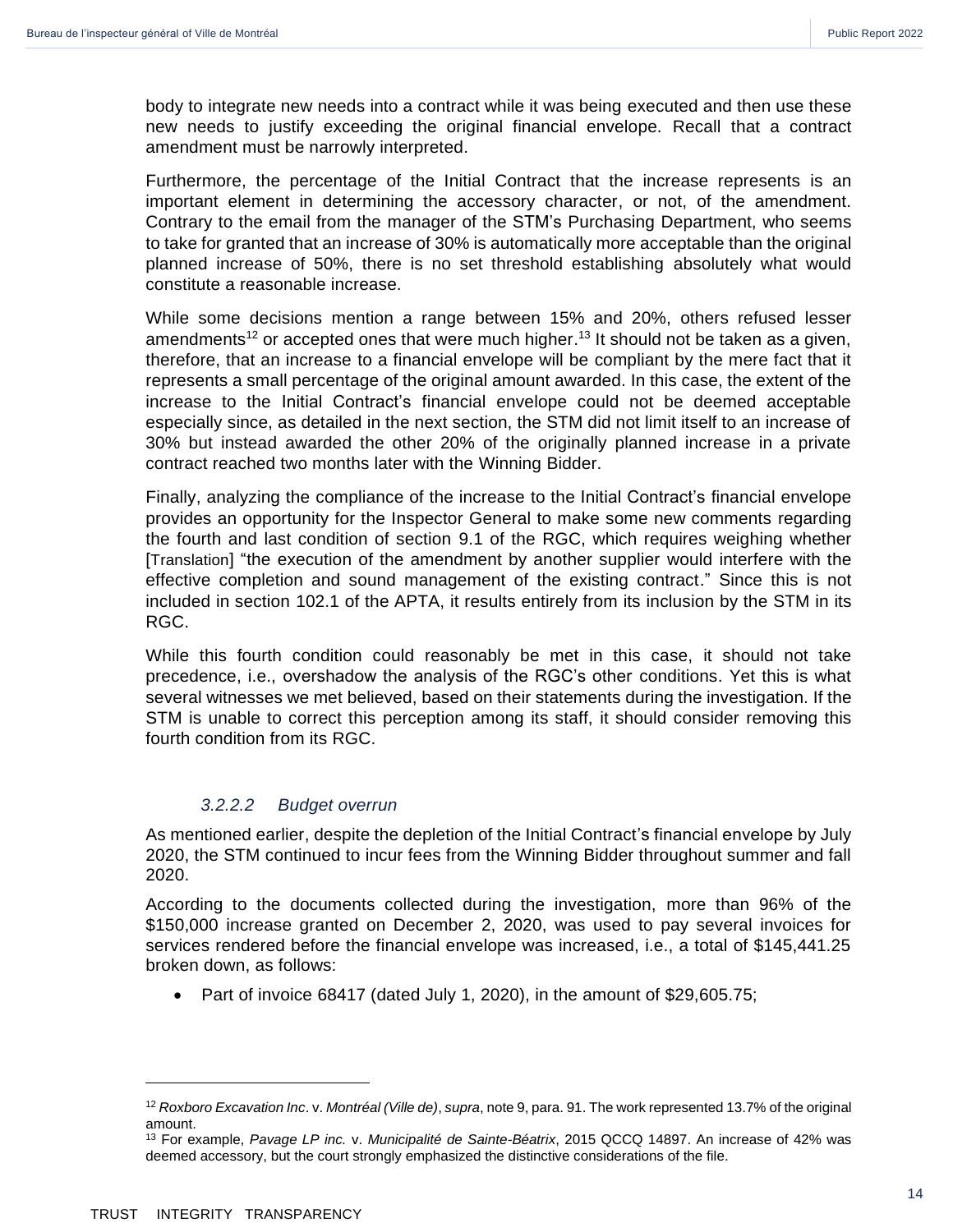- Invoices 68645 (dated July 31, 2020), 69035 (dated September 1, 2020) and 69769 (dated October 1, 2020), for a total of \$96,900;
- Part of invoice 70949 (dated December 1, 2020), in the amount of \$18,935.50.

Thus, no sooner had the increase been approved by the STM's board of directors than not only had the entire increased financial envelope been depleted, but as shown by the partial payment of the December 1, 2020, invoice, it was insufficient, as soon as it was awarded, to pay all the fees already incurred from the Winning Bidder. As will be detailed in the next section, it was this situation that led to the awarding of a Second Contract in February 2021.

Finally, it should be underscored that, from all the witness statements collected during the investigation, it appears that after the increase to the financial envelope on December 2, 2020, and despite the budget overrun, no additional measure was implemented at the STM to monitor expenses, and no instruction was issued to comply with the Initial Contract's new financial envelope.

#### *3.2.2.3 Insufficient information submitted to the board of directors*

The analysis of the decision-making file submitted to the STM's board of directors in support of approving the increase to the Initial Contract's financial envelope shows that the information conveyed was insufficient and omitted vital details, especially regarding the prior commitment of almost all the amounts targeted by the increase.

In fact, there is no explicit mention of this in the documents provided to board members prior to their approval of the increase to the Initial Contract's financial envelope. Only an indication that "the contract is over cost" appears in the Supplementary Notes. Nothing indicates the true nature of this overrun, i.e., that almost the entire amount would be used to pay invoices already due and that even the invoice of December 1, 2020, could not be fully paid despite the increase in the envelope.

What is more, the "cost breakdown" section of the documents submitted to the board indicates that \$12,500 of the increased envelope would be allocated to the remainder of 2020, and \$137,500 would be allocated to 2021. This helps create the impression that most of the increased envelope would be used to pay for future work, and not past work, done by the Successful Bidder.

In the view of the Inspector General, it is completely unacceptable that the budget overrun of the Initial Contract was not fully disclosed to the STM's board of directors prior to its approval of the increase to the envelope. Decision-making documents must contain all relevant information to enable the board to make informed decisions with full knowledge of the facts and fully assume its role.

# <span id="page-14-0"></span>**3.3 Awarding of the Second Contract**

#### <span id="page-14-1"></span>**3.3.1 Facts uncovered by the investigation**

On January 5, 2021, the STM's Project Manager speaks to a representative of the Purchasing Department, claiming that the amount of \$150,000 allocated as part of the amendment to the Initial Contract would be insufficient to cover the Winning Bidder's fees up to the awarding of a contract following the new call for tenders that has yet to be prepared.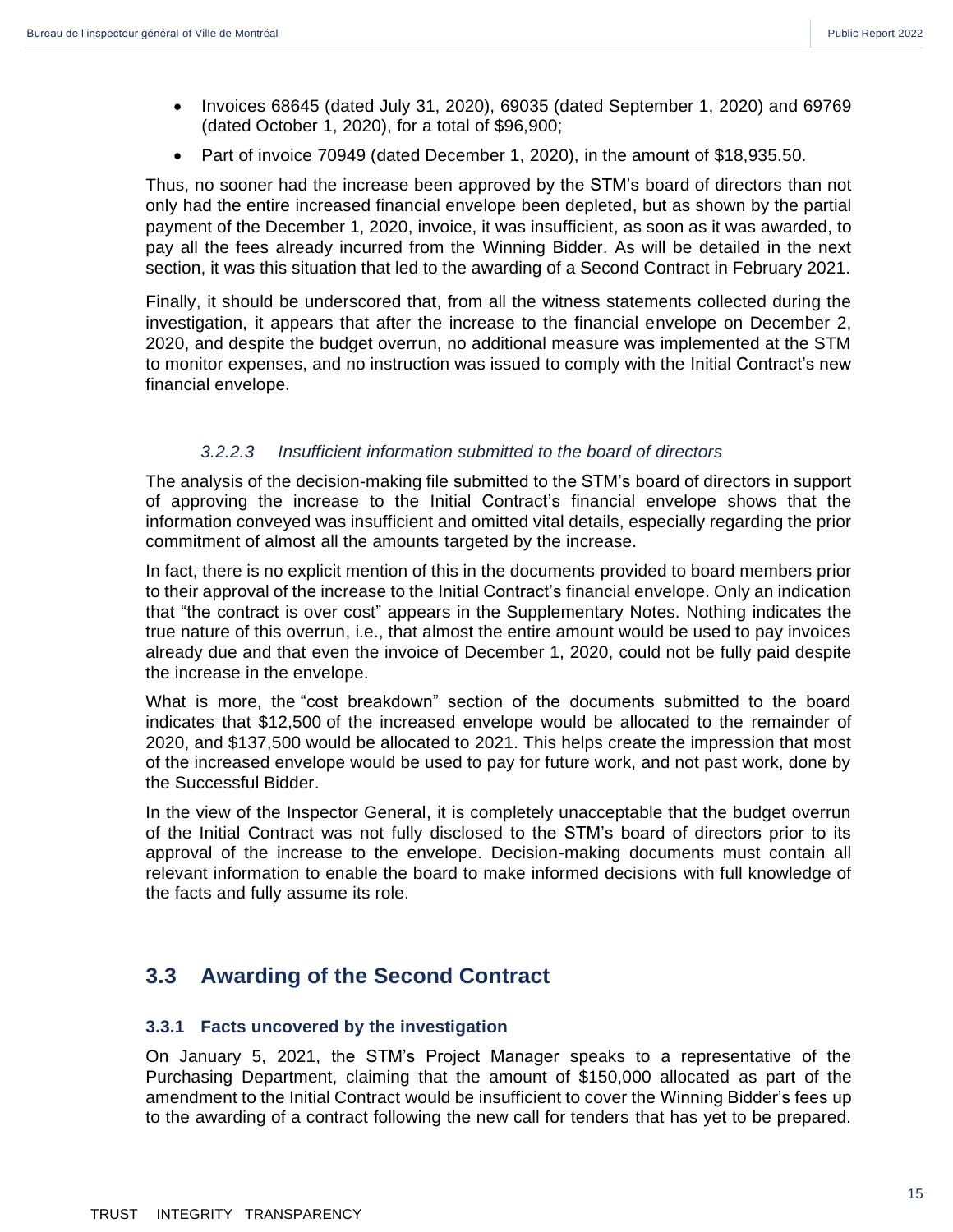According to the Project Manager, it was agreed that a private contract would be awarded to cover the remaining fees, and preparations would begin on the new call for tenders.

That same day, this Purchasing Department representative replies that the Project Manager is not permitted "to do indirectly what [the Purchasing Director] had refused that he do directly," that the increase is limited to \$150,000 and that he should, therefore, "hurry up and issue a new call for tenders."

On January 11, 2021, the Project Manager fills out a form requesting that a private contract be awarded in the amount of \$105,000. It especially mentions that "the STM could take advantage of the hourly rates indicated in the current contract without adjusting for cost of living." The following day, the STM's Managing Director of Human Resources approves the request.

Several emails are exchanged on February 2, 2021. Employees of the Purchasing Department raise several questions about the legality of the process, pointing out that the amount requested in the document that was submitted to them, i.e., \$105 000 plus taxes, exceeds the thresholds, thereby requiring a call for tenders, and that the board of directors had already agreed to an increase of \$150,000 in December 2020 for the same contract with the same supplier.

Ultimately, on February 11, 2021, a private purchase order for \$90,000, before taxes, is approved by the STM's Managing Director of Human Resources with, according to the witnesses we met, the approval of the heads of purchasing and legal affairs.

The following day, a representative from purchasing notifies the Winning Bidder of the awarding of a Second Contract. He specifies at that time that "this is a purchase order in addition to the [Initial Contract], which means that the same hourly rate will continue to apply with this purchase order."

#### <span id="page-15-0"></span>**3.3.2 Analysis and conclusions regarding the awarding of the Second Contract**

#### *3.3.2.1 The awarding of the Second Contract constitutes contract splitting*

In 2001, the law incorporated into all the acts governing municipal bodies the lessons of the courts to the effect that the division of contracts is valid only if [Translation] "it meets considerations regarding the sound administration of the department involved and is not done solely to circumvent the strict rules governing public bids.<sup>"14</sup> In the case of the STM, reference should be made to section 102 of the APTA:

"*102. A transit authority may not divide into several contracts having similar subjectmatter an insurance contract, a contract for the performance of work, a supply contract or a contract for the supply of services other than professional services necessary for the purposes of a proceeding before a tribunal, a body or a person exercising judicial or adjudicative functions, unless the division is warranted on grounds of sound administration."*

This section of the Act is echoed by section 3.4 of the STM's RGC:

[Translation]

"*3.4 Contract Division*

<sup>14</sup> Langlois, André, with the collaboration of Pier-Olivier Fradette, *Les contrats municipaux par demandes de soumissions*, 4th edition. Éditions Yvon Blais, Montréal, 2018, pp. 78–79.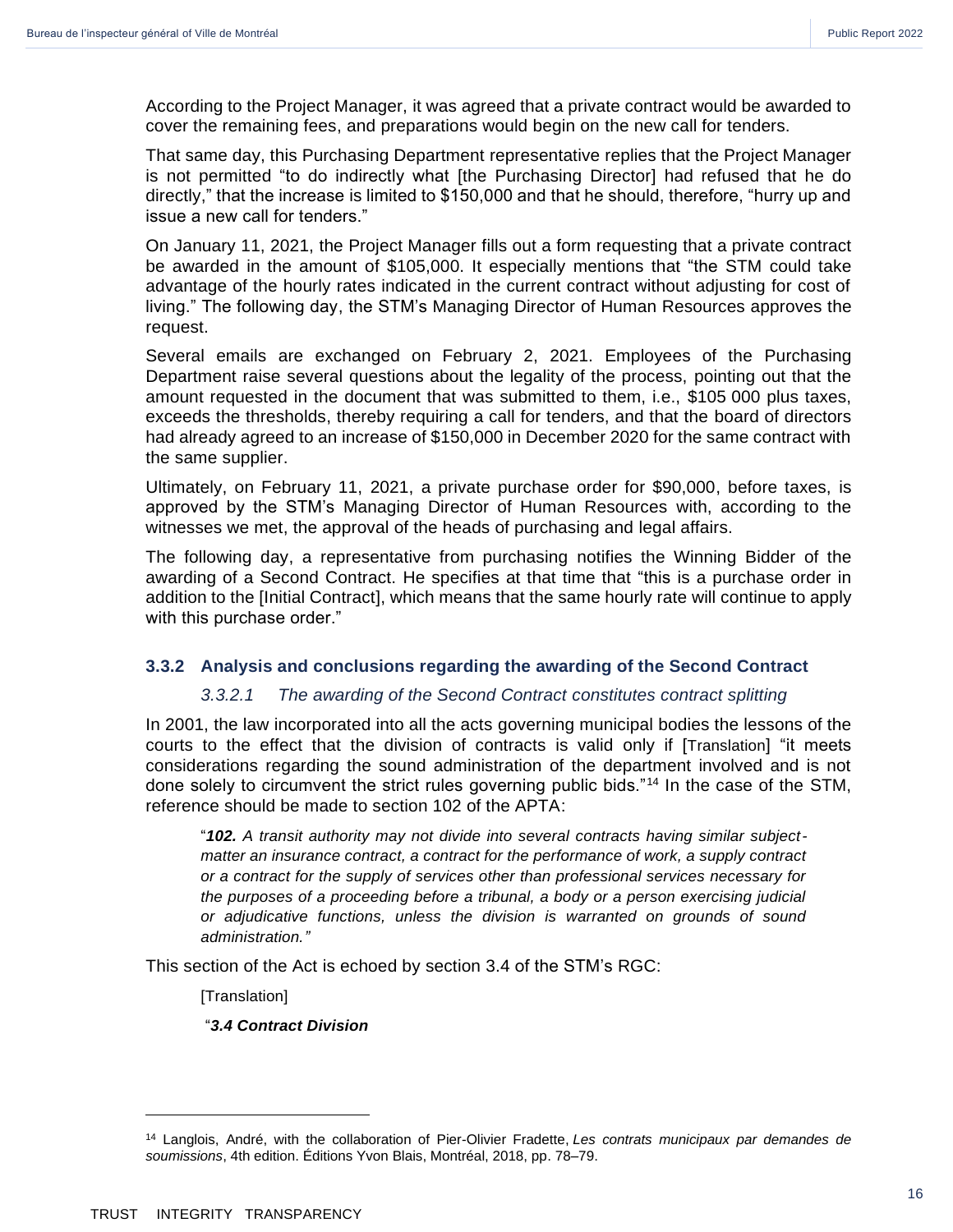*The Society may not divide a contract into several contracts for similar goods or services, except when this division is justified for reasons of sound administration.*"

In light of the facts uncovered by the investigation, it is clear that the awarding of a Second Contract constitutes contract splitting, in contravention of sections 102 of the APTA and 3.4 of the RGC.

In fact, as of September 2020, the STM knew the amount required by the Project Manager to replenish the Initial Contract's financial envelope and successfully complete the merger project, i.e., \$263,000 before taxes. Realizing that this amount could not be allocated entirely by amending the Initial Contract, it was divided into two, the balance being the maximum amount that could be awarded privately.

It should be noted that both the amendment to the Initial Contract and the awarding of the Second Contract are intended for the provision of the same services by the same firm on the same terms as the Initial Contract. Moreover, the analysis of the invoices and supporting documents submitted by the Winning Bidder shows that the hourly rates it billed and the tasks performed by its employees between the amendment to the Initial Contract and the Second Contract are identical.

Finally, as the courts indicate, it is not sufficient that the result of dividing contracts is [Translation] "adequate and in the interest of the municipality and its taxpayers: the end does not justify the means. The division itself must arise out of sound administration."<sup>15</sup> It goes without saying that the fact that the STM decided to award a Second Contract to pay, as we will see later, amounts incurred prior to its awarding would not constitute grounds of sound administration within the meaning of the law.

#### *3.3.2.2 Budget overrun*

As with the situation revealed above regarding the amendment to the Initial Contract, the STM continued incurring fees from the Winning Bidder in December 2020 and January and February 2021, despite the Initial Contract's increased financial envelope being depleted as soon as it was awarded on December 2, 2020.

According to the documents gathered during the investigation, more than 92% of the \$90,000 allocated to the Second Contract was used to pay invoices for services rendered before the private contract was even awarded, i.e., a total of \$83,477 broken down as follows:

- Part of invoice 70949 (dated December 1, 2020), totalling \$54,344.50.
- Invoices 71406 (dated January 1, 2021) and 71876 (dated February 1, 2021), totalling \$29,132.50.

Hence, as of the awarding of the Second Contract by the STM's Managing Director of Human Resources, almost its entire financial envelope was already depleted.

Finally, it seems from all the witness statements collected during the investigation that, after the Second Contract was awarded, no additional measure was put in place to monitor expenses, and no instruction was issued to comply with the Second Contract's financial envelope. As will be detailed in the next section, this would lead to additional problems when the Third Contract was awarded in July 2021.

<sup>15</sup> *Boyd* v. *Tremblay*, 2005 CanLII 14536 (QC SC) 116. Appeal rejected: *Tremblay* v. *Desnommés*, 2007 QCCA 378.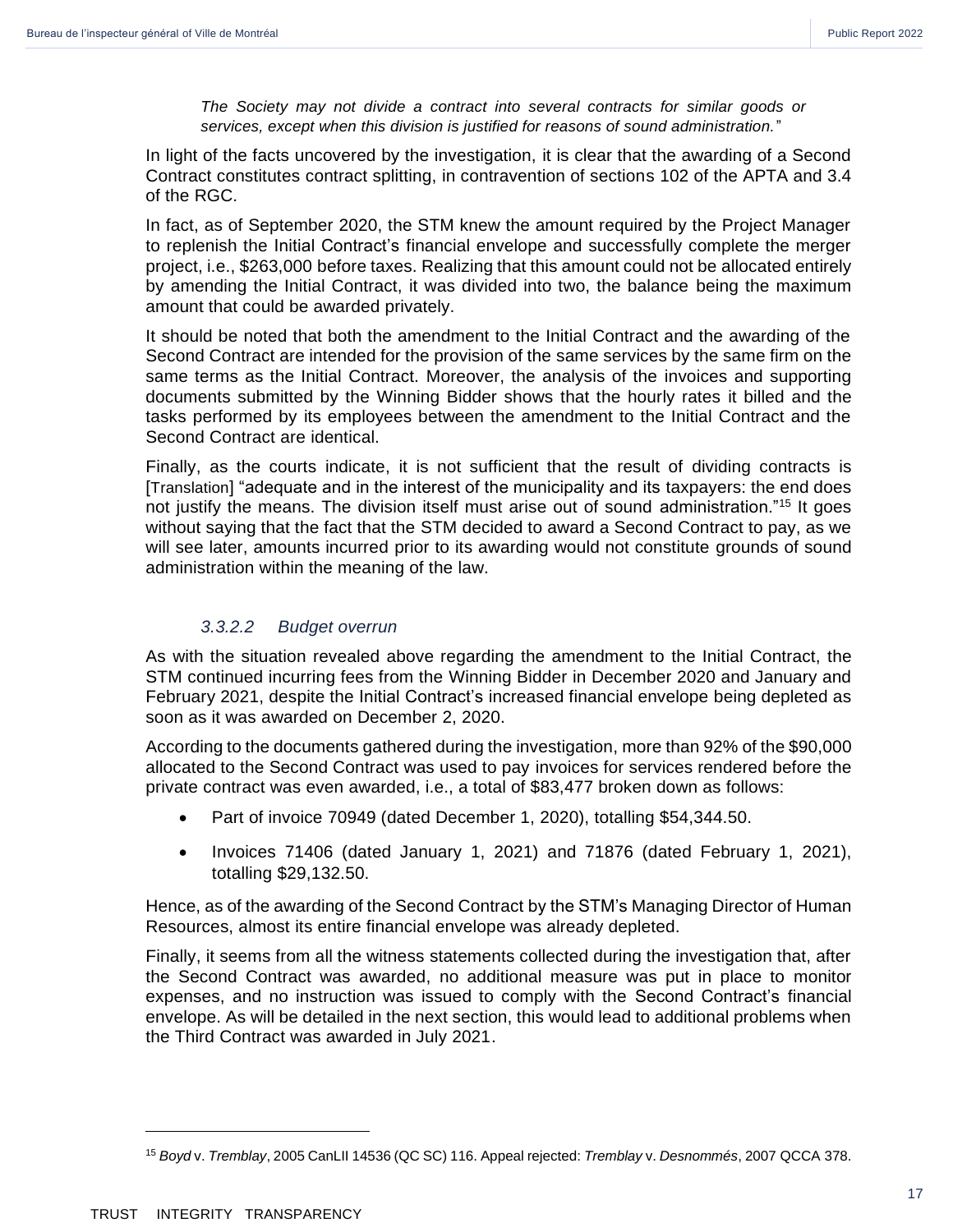#### *3.3.2.3 Insufficient information in the request for approval of the Second Contract*

As with the amendment to the Initial Contract, analysis of the supporting document attached to the request for approval of the private awarding of the Second Contract indicates that the information provided was insufficient and omitted vital details. In fact, there was no mention of the prior commitment of almost the entire amount awarded in the Second Contract.

As in the previously mentioned case of documents submitted to the STM's board of directors, this constitutes a major violation since it prevents the board from making an informed decision about approving the awarding of the contract.

# <span id="page-17-0"></span>**3.4 Awarding and Execution of the Third Contract**

At the same time as the Second Contract was being awarded, the Project Manager and a representative from the STM's Purchasing Department began steps to prepare the new call for tenders for the awarding of a contract after the Initial Contract expired.

From the documents and witness statements collected, it seems that the preparation of the call for tenders began around mid-January 2021 and continued until it was issued in April 2021.

This section will deal with the findings in this case and the violations stemming from them:

- Pairing the compensation and benefits mandates in the same call for tenders, and prohibiting the potential Winning Bidder from subcontracting one of these, unduly restricted the market (section 3.4.1);
- The conflict-of-interest disclosure included in the Winning Bidder's submission was not dealt with properly by the STM (section 3.4.2);
- Despite the depletion of the Second Contract's financial envelope, the STM continued to incur fees from the Winning Bidder during spring and summer 2021, and these fees were paid out of the Third Contract's financial envelope (section 3.4.3); and
- The Project Manager did not make a formal conflict-of-interest disclosure to his superiors at the STM. Furthermore, after becoming aware of the Winning Bidder's conflict of interest, the Project Manager's superiors failed to put in place measures to oversee the situation (section 3.4.4).

#### <span id="page-17-1"></span>**3.4.1 Pairing compensation and benefits mandates**

#### *3.4.1.1 Preparation of the call for tenders*

It appears from the investigation that the main issue at the time the call for tenders for a Third Contract was being prepared was the type of mandates to include.

Initially, Human Resources management planned to pair three different mandates in a single call for tenders: compensation, benefits, and retirement plans.

However, the Project Manager argued that no firm provided these three mandates. The third mandate, retirement plans, was thus eliminated.

According to the witness statements collected, while the Purchasing Department had suggested separating the two remaining mandates — compensation and benefits —, the Project Manager and his chain of command insisted on including them in the same call for tenders.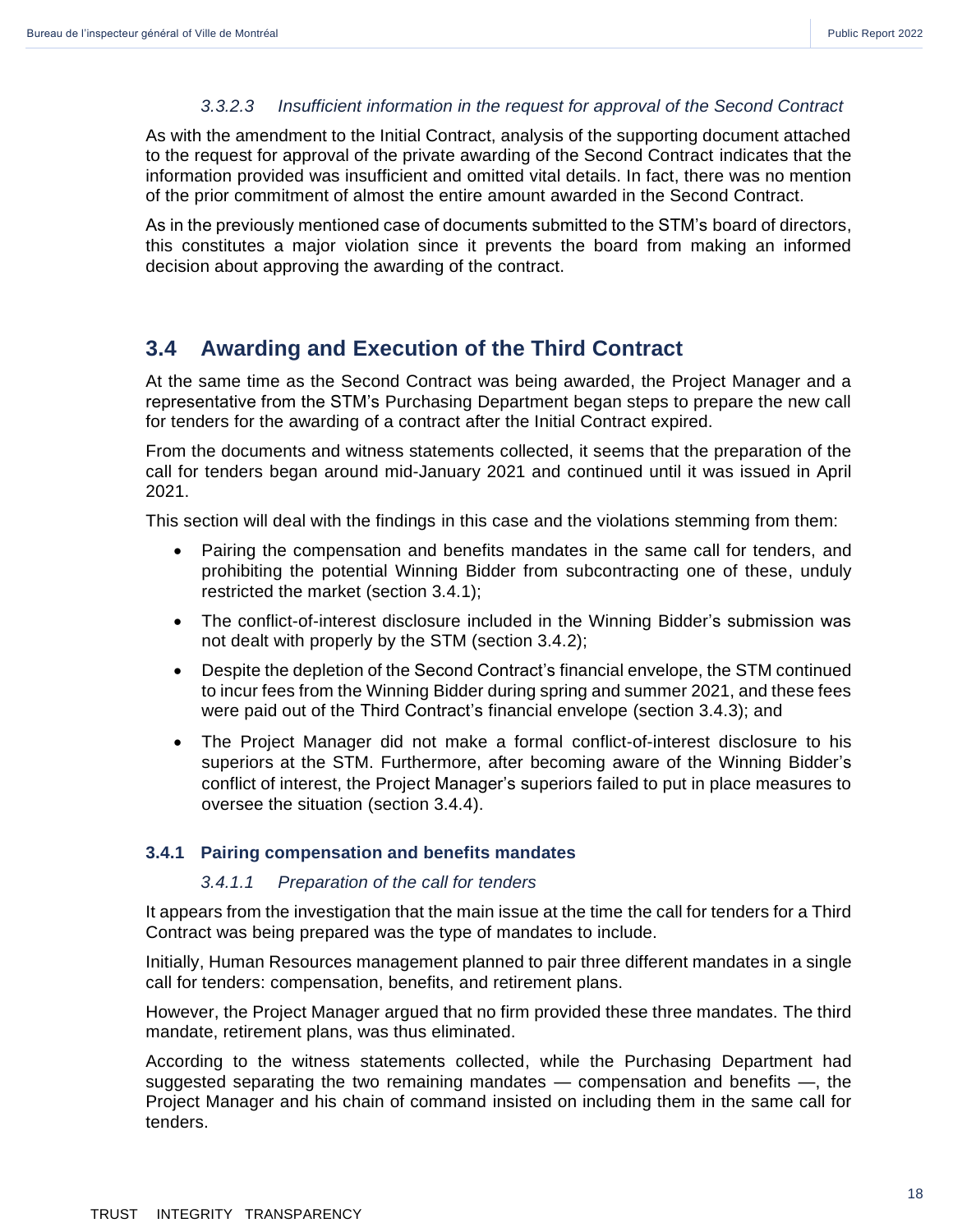They wanted them kept together, surmising that four firms (i.e., the Winning Bidder and three competitors) could submit bids even if the two mandates were paired, and that the results of the last 10 years showed that it was to the STM's benefit to have a single Winning Bidder with an overall vision of the project.

The Purchasing Department also suggested allowing the eventual Winning Bidder to subcontract one of the two mandates but, according to the Project Manager and his chain of command, this amounted to the same thing as separating the two mandates. The documents collected show that the Project Manager asked a representative of the Purchasing Department to confirm that subcontracting was specifically prohibited in the call for tenders' documents.

Thus, the call for tenders for awarding the Third Contract that was issued combined the compensation and benefits mandates and prohibited subcontracting.

#### *3.4.1.2 Impact of this decision observed during the posting period*

During the posting period, the person responsible for the call for tenders at the STM received several emails from bidders, most of whom raised concerns with the pairing of the two mandates in one call for tenders.

On April 21, 2021, he received an email from a first potential bidder claiming that pairing the two services limited competition. Without removing the email sender's identifying information, the person responsible for the call for tenders forwarded it to the Project Manager, who responded by saying that they would discuss this again on the phone. The following day, the person responsible for the call for tenders informed the first potential bidder that the call for tenders' documents would not be amended.

The investigation shows that the Project Manager did not consult his superiors before making the decision to maintain the prohibition on subcontracting.

Following this, on April 28, 2021, a representative of the Winning Bidder wrote to the person responsible for the call for tenders at the STM to confirm that the firm would submit a bid.

On April 29, 2021, a second potential bidder advised the person responsible for the call for tenders that it would not be participating in the process given the pairing of the two mandates.

On May 11, 2021, a third potential bidder also indicated to the person responsible for the call for tenders that it would not be participating because of the required experience criterion of the senior expert in the call for tenders documents.

Finally, on May 14, 2021, a fourth potential bidder informed the person responsible for the call for tenders that it would not be participating because of the criteria contained in the weighting grid used by the STM.

The non-participation forms and emails we analyzed show that the pairing of the two mandates and the prohibition against subcontracting had an impact on the reason behind the withdrawal of these potential bidders.

#### *3.4.1.3 Analysis and conclusion regarding the pairing of mandates*

While the decision to pair the two mandates in a single call for tenders is the result of the STM's discretionary definition of needs, the investigation reveals that the process leading to this decision has several shortcomings. Given the responses received from potential bidders, it would have been wise for the STM to review its strategy during the call for tenders.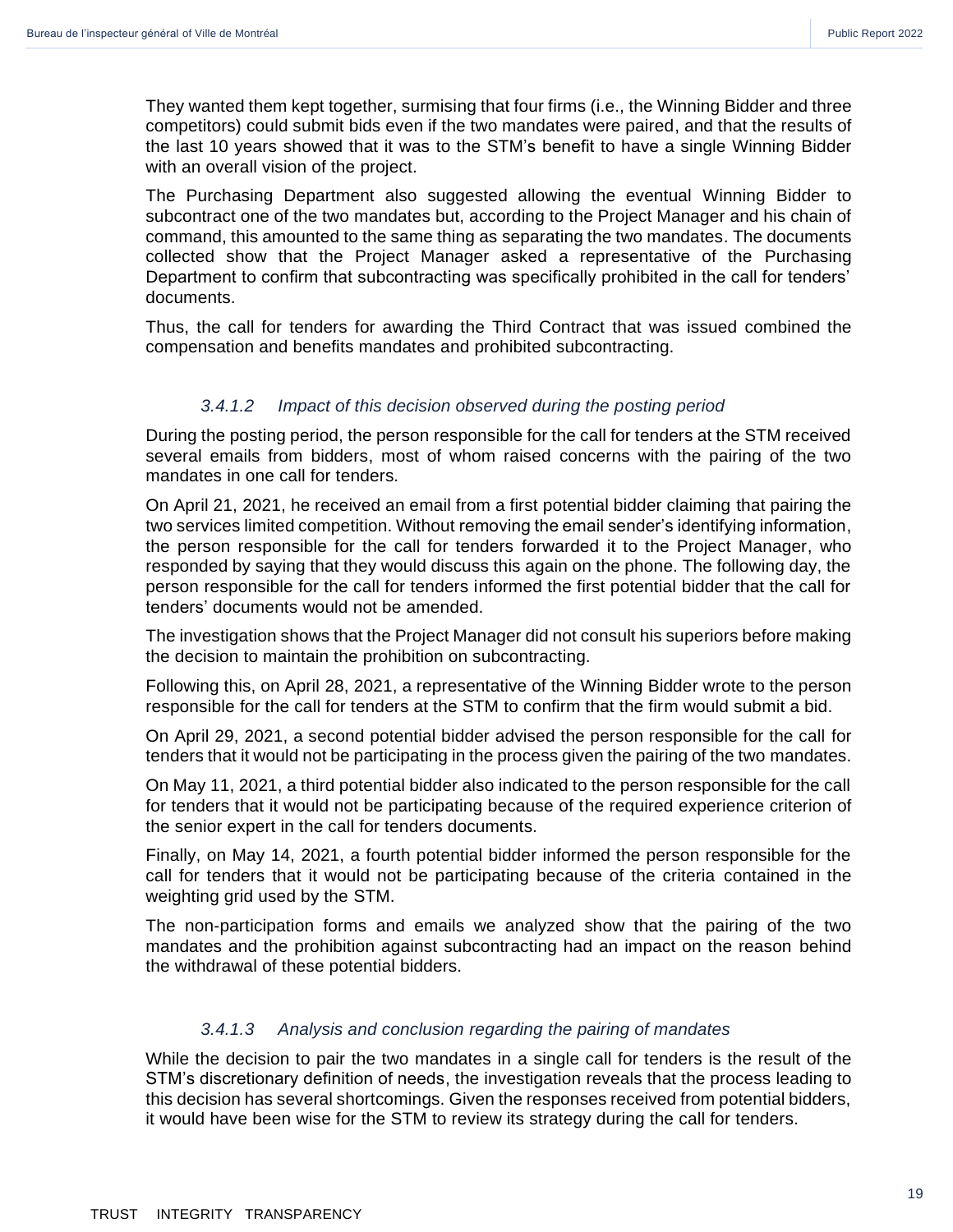First, witnesses indicate that the services targeted by the two mandates are assigned to two separate teams at the STM — benefits to the Labour Relations and Benefits Division, and compensation to the Organization-Compensation Division. While not a determining factor, this nevertheless underscores the contradiction in the alleged need to pair the two mandates from the standpoint of the eventual Winning Bidder.

Second, the investigation reveals that no formal documented market study was conducted beforehand. Some felt that such a step was not required since the players in the market were well-known to them and that two bids had been submitted by three different companies for each of the three calls for tenders issued in the previous 10 years. The events that followed will show, in a telling way, the importance of conducting a market study beforehand for any public body.

Third, the analysis of the non-participation forms and emails shows that, on May 14, 2021, i.e., four days before the closing of the call for tenders for the purposes of awarding a Third Contract, the STM was aware that only one firm would submit a bid.

In fact, of the four firms previously identified as able to submit a bid, only the Winning Bidder had notified the STM that it would be participating in the call for tenders.

Two of the three other firms were among those who wrote to the person responsible for the call for tenders at the STM to indicate that they would not be submitting bids. It also appears from the supplementary notes to the decision-making file for awarding the Third Contract that one of these firms "is not in the habit of replying to our call for tenders."

As for the fourth firm, it sent its non-participation form to the STM only on June 4, 2021, i.e., after the deadline for receipt of bids. However, it appears that this firm had never submitted a bid in the previous three STM calls for tenders held in the previous 10 years.

Fourth, it should be noted that call for tenders 6000011045, issued at the same time by the Finance Department to retain actuarial services for two accounting mandates, i.e., pension plan and benefits, initially prohibited subcontracting. However, following a question by a potential bidder, an addendum was issued on May 26, 2021, removing this condition.

While this amendment was made after the deadline for submitting bids in the call for tenders for the Third Contract, it should be noted that there is only eight days between the two events. Therefore, it becomes even more difficult to understand why the STM refused to accept subcontracting within the framework of the Third Contract even though one potential bidder had explicitly asked for this during the call for tenders' posting period.

Ultimately, some witnesses met by the Bureau de l'inspecteur général's investigators acknowledge that the pairing of the two mandates restricted the pool of potential bidders. The Project Manager himself recognized that subcontracting could have helped open up the market.

In short, the Inspector General concludes that the STM has inserted clauses in the call for tenders' documents, i.e., the pairing of the two mandates and the prohibition against subcontracting, that unduly restricted the pool of bidders. Given the non-participation notices received before the deadline for submitting bids, the STM knew that maintaining the pairing of the two mandates and the prohibition against subcontracting would lead to only one bid submission — that of the Winning Bidder — whereas opening them up would have allowed two other firms to bid.

This is obviously contrary to the primary objective of the call for tenders' process, which is to stimulate competition to obtain the best service at the best price and, thus, soundly manage the public funds.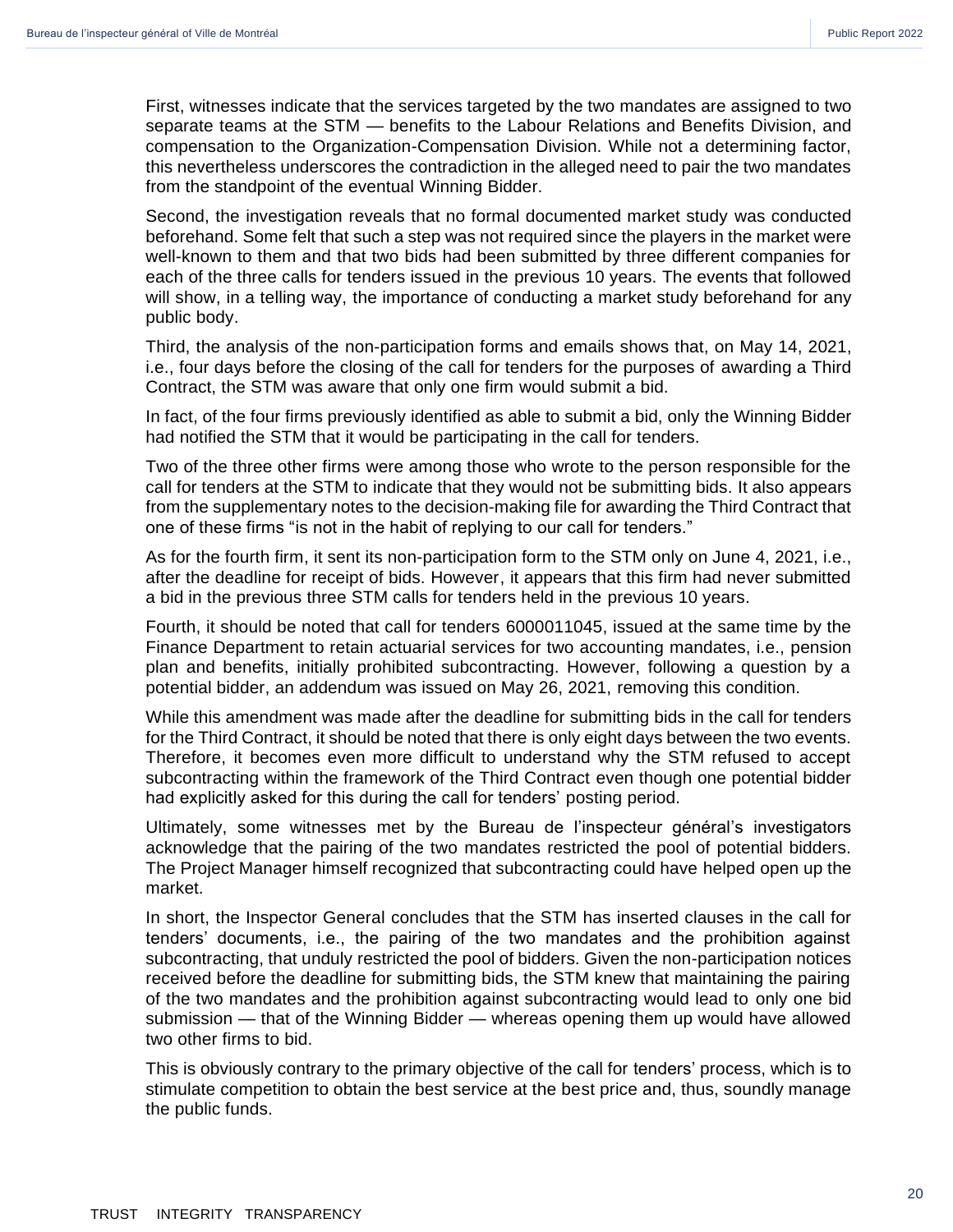Furthermore, it should be noted that the person responsible for the STM's call for tenders sent a question from a potential bidder to the Project Manager without first removing the correspondent's identifying information. While not a violation of the normative framework per se, it is recommended that the STM change this practice in the future. Excluding identifying information from questions received during the call for tenders' period fosters the fairer treatment of bidders by removing, at the outset, all potential favourable or unfavourable bias on the part of an employee other than the person responsible for the call for tenders.

#### <span id="page-20-0"></span>**3.4.2 Receipt of bids and management of a conflict-of-interest disclosure during analysis of the bids**

As mentioned previously, the call for tenders was published on April 13, 2021, and the deadline for receipt of the bids was set for May 18, 2021. Of the eight specifications holders, only one company submitted a bid, the Winning Bidder.

As will be explained, this bid included a conflict-of-interest disclosure regarding the STM's Project Manager.

#### *3.4.2.1 Analysis of the Winning Bidder's tender*

On May 25, 2021, a selection committee made up of STM employees met to evaluate the bid, assigning it a satisfactory passing grade.

The same day, the person responsible for the call for tenders wrote the Winning Bidder to advise it of the selection committee's decision. While it was the only compliant bidder, the person responsible for the call for tenders nevertheless asked the company to lower its prices, which were 9% higher than the STM's preliminary estimate.

Faced with the Winning Bidder's refusal to change its prices, the STM reduced the number of hours planned on the call for tenders' price schedule, so that the total value of the Third Contract corresponded to its preliminary estimate.

It appears from the decision-making file submitted to the board of directors for awarding the Third Contract that the STM estimated "that this [reduced] amount would be sufficient to complete the contract."

#### *3.4.2.2 Analysis of the conflict-of-interest disclosure in the Winning Bidder's tender*

On May 28, 2021, the person responsible for the call for tenders at the STM is advised by the STM's legal counsel that the legal analysis of the Winning Bidder's tender revealed a conflict-of-interest disclosure by the firm stating that one of its employees is the spouse of the STM's Project Manager. It is suggested that this disclosure be submitted to the appropriate internal committee.

On June 9, 2021, the person responsible for the call for tenders writes the STM's Project Manager to advise him that the ad hoc ethics committee (internally called the "vacuum committee") would be meeting to analyze the conflict-of-interest disclosure contained in the Winning Bidder's tender. He indicates that a representative of the ad hoc ethics committee is also asking him to justify the pairing of the two mandates during the drafting of the call for tenders' documents.

Rather, it is a Project Manager's superior who responds, stating that, while the mandates are assigned to two different teams within the STM, he is convinced that, in terms of knowledge of the STM and the rates that could be offered, it is advantageous to have only one bidder. If there were two suppliers, the STM would have to coordinate the information between them.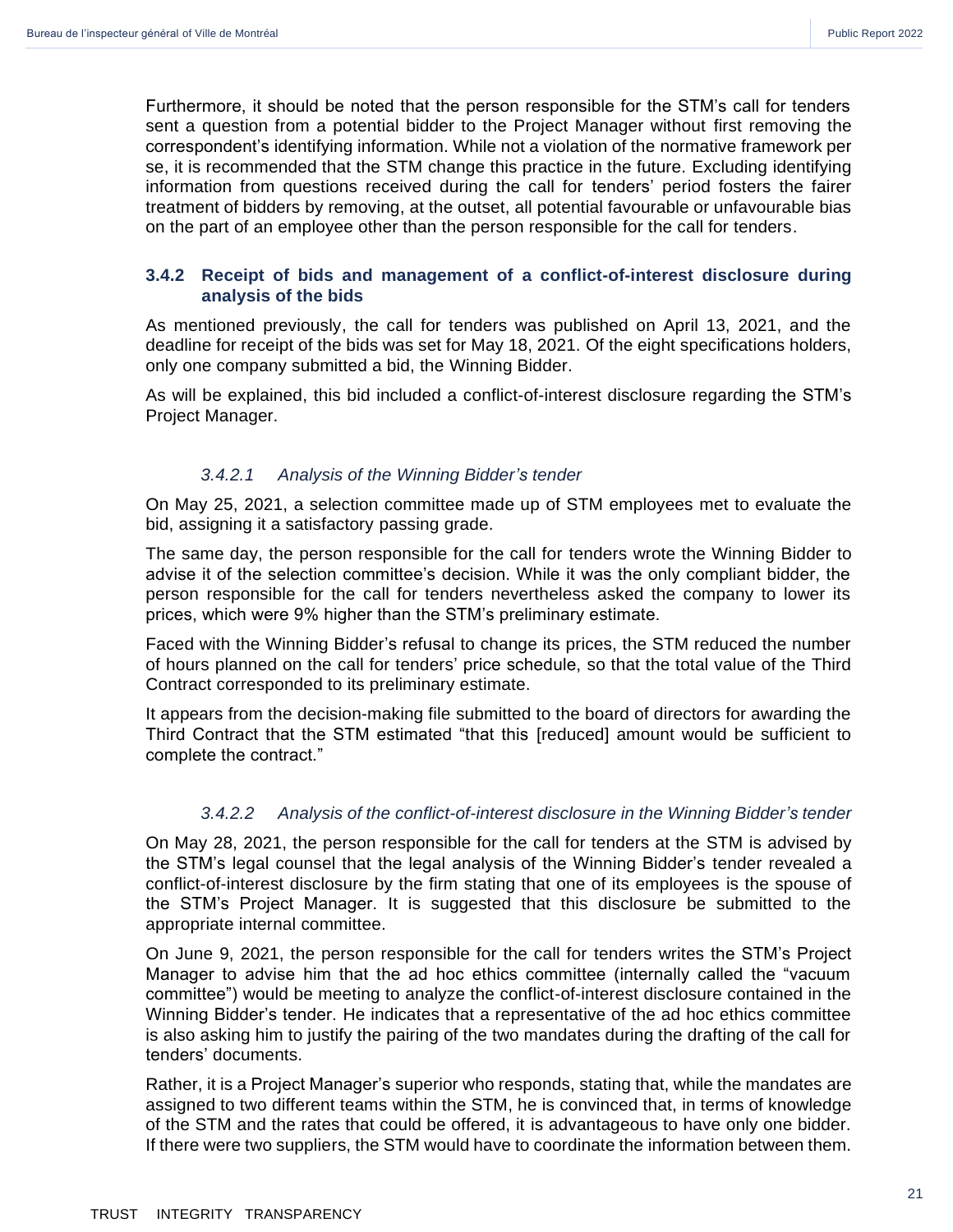This superior confirms that the Project Manager had stated that his spouse has worked for more than seven years for the Winning Bidder, but that she has never been involved in any of his projects.

On June 11, 2021, the chair of the ad hoc ethics committee writes the person responsible for the call for tenders to inform him of its decision.

The ad hoc ethics committee, made up of members of the STM's Purchasing Department and Legal Affairs Department, determined that there was no real conflict of interest, but there could be the appearance of one.

In its opinion, this would not have influenced the fact that only one firm submitted a bid or that this firm obtained the contract.

According to the committee, however, "the STM must take note" and indicates that an "ethical follow-up letter will be sent [to the Project Manager] to clarify expectations for dealing with this situation for the duration of the contract."

#### *3.4.2.3 Analysis and conclusion drawn from the analysis of the Winning Bidder's tender and handling of the conflict-of-interest disclosure*

From the outset, it should be noted that the investigation does not show that the Project Manager's spouse was involved in the preparation of the Winning Bidder's tender. The investigation does not show that the spouse of the STM's Project Manager or any other representative of the Winning Bidder was involved in drafting the call for tenders' documents. In its response to the Notice sent by the Bureau de l'inspecteur général, the Winning Bidder confirms these two findings.

In addition, it is important to note that the Winning Bidder had satisfied its obligations under the terms of the STM's RGC by including the conflict-of-interest disclosure in its tender.

Nevertheless, the investigation uncovers several major shortcomings on the part of the STM, especially regarding the work of the ad hoc ethics committee and the follow-up, or rather lack thereof, stemming from it, as well as with the failure to disclose this situation to the board of directors prior to its awarding of the Third Contract.

Regarding the work of the ad hoc ethics committee, two issues need to be highlighted. First, neither the Project Manager nor his superior met personally with the ad hoc ethics committee. Second, the Winning Bidder's coordinator for the Initial Contract and Second Contract claims not to have received any questions from the STM regarding the conflict-of-interest disclosure contained in the bid.

One has to wonder how the ad hoc ethics committee was able to properly fulfill its mandate without:

- Seeking further details from the Project Manager and his manager about the nature of his duties and pre-existing oversight measures or ones to be implemented;
- Asking the Winning Bidder about oversight measures in place within the company regarding the Project Manager's spouse;
- Informing the Project Manager and his superiors of the conclusions and recommendations stemming from its work;
- Following up the oversight measures determined and their implementation by the STM after completion of the committee's work, especially given the absence of a follow-up letter being issued.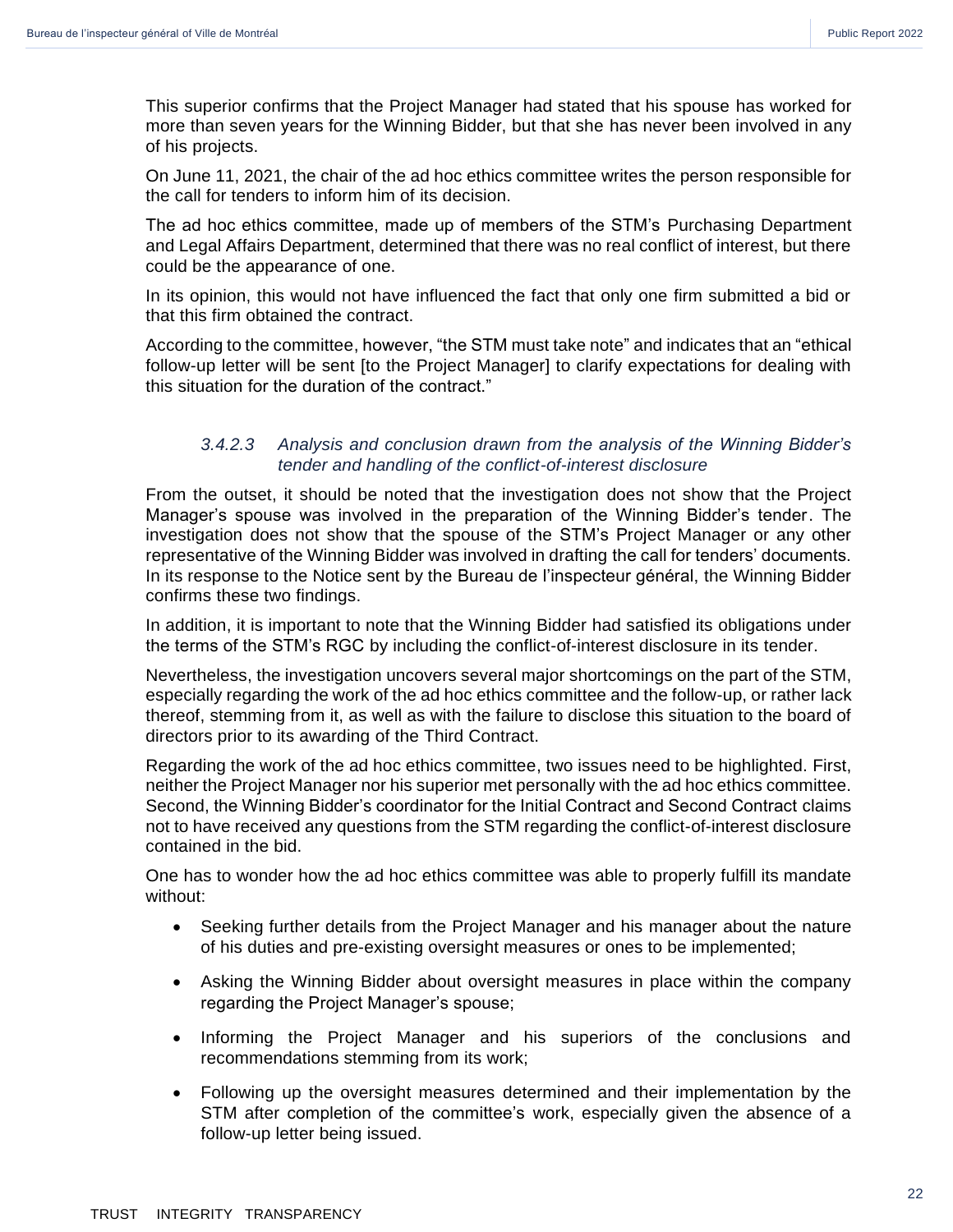Regarding these last two items, despite the email of June 11, 2021, mentioning that a followup letter would be sent to the Project Manager to clarify expectations about him, the investigation reveals that neither he nor his superiors were informed in writing of the ad hoc ethics committee's recommendations prior to the awarding of the Third Contract. What is more, it appears from an email dated September 29, 2021, that an STM employee indicates that the follow-up letter could not be found in the file.

Finally, the decision-making file provided to the STM's board of directors on July 7, 2021, for the awarding of the Third Contract also shows that the information conveyed was insufficient and that vital details had been omitted. It should be underscored that the document makes no mention of the Winning Bidder's conflict-of-interest disclosure, the conclusions of the ad hoc ethics committee or the implementation and follow-up of specific oversight measures.

In light of the above, the Inspector General is of the opinion that the STM's processes for handling and following up conflict-of-interest disclosures should be reviewed.

#### <span id="page-22-0"></span>**3.4.3 Awarding of the Third Contract and payment of previous invoices**

As mentioned above, the Third Contract was submitted for approval and awarding by the STM's board of directors on July 7, 2021. The following day, the person responsible for the call for tenders at the STM advised the Winning Bidder that it had been awarded the Third Contract.

#### *3.4.3.1 Analysis and conclusions regarding the awarding of the Third Contract*

#### *(i) The information submitted to the board of directors was insufficient*

As with the amendment to the Initial Contract and the awarding of the Second Contract, the analysis of the decision-making file submitted to the STM's board of directors for the awarding of the Third Contract shows that the information provided was insufficient and that important details were omitted.

First, as mentioned in the previous sub-section, the decision-making file failed to include any mention of the conflict-of-interest disclosure by the Winning Bidder or how it was handled by the STM.

Second, despite the depletion of the Second Contract's financial envelope, the STM continued to incur fees from the Winning Bidder during spring 2021.

According to the documents and witness statements collected during the investigation, the Third Contract was used to pay several invoices for services rendered prior to its awarding on July 7, 2021, totalling \$18,629.50 broken down as follows:

- Part of invoice 72633 (dated March 1, 2021), in the amount of \$7,059.50;
- Invoices 73154 (dated April 1, 2021), 73873 (dated May 1, 2021) and 74286 (dated June 1, 2021), for a total of \$11,408.75;
- Half of invoice 75564 (dated July 31, 2021), in the amount of \$161.25.

These invoices were for services rendered by the Winning Bidder within the framework of the Second Contract, and the fees were charged at the hourly rates set out in the Initial Contract.

It should be noted that there is no mention of these facts in the documents given to the members of the board of directors prior to their approval of the awarding of the Third Contract.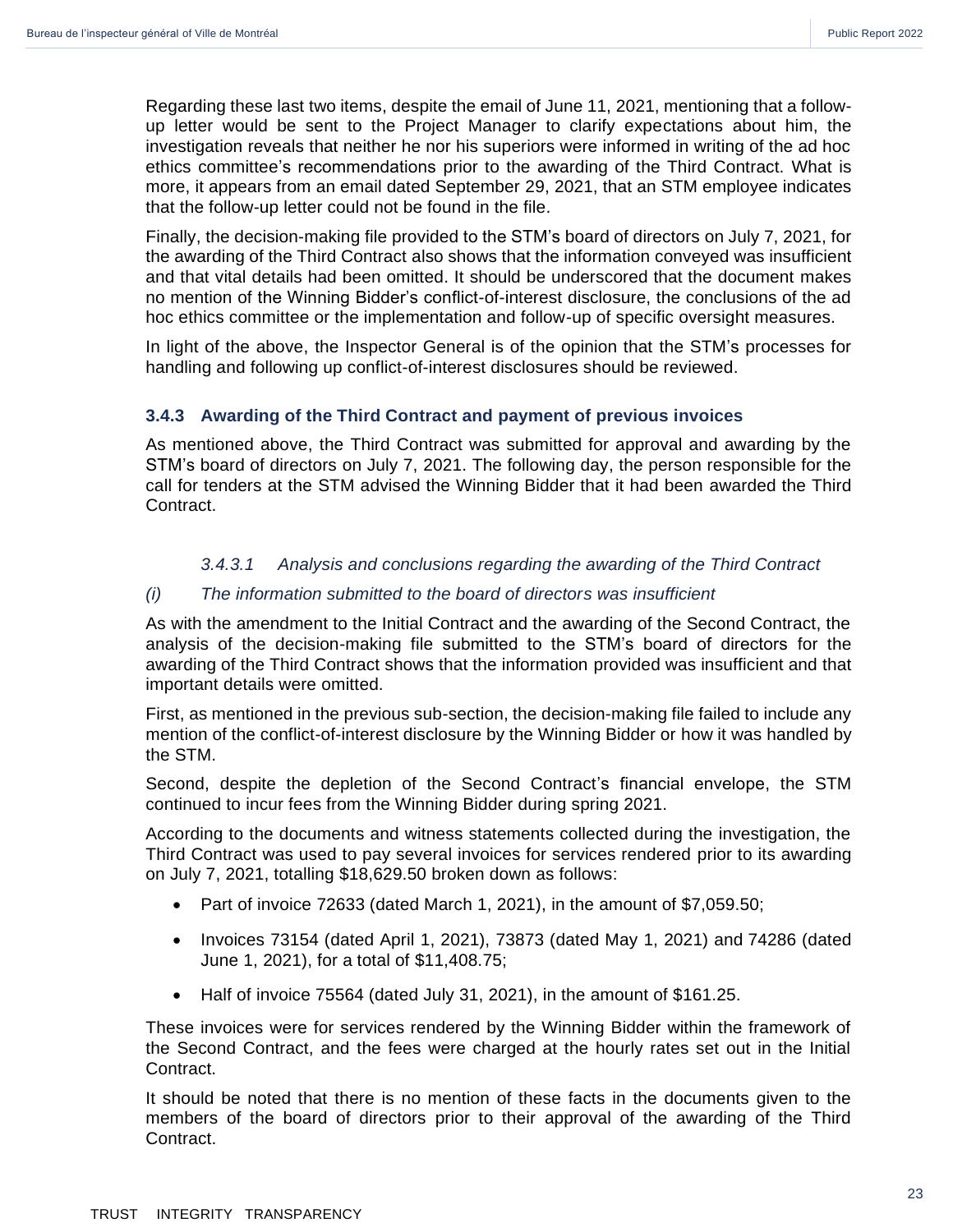Third, the "contracting history" section of the Executive Summary, which identifies contracts awarded previously by the STM to the same supplier, does not include any mention of the privately awarded Second Contract. The board of directors was therefore not informed that, two months after its decision to increase the Initial Contract's financial envelope, the STM had also awarded another contract to the same supplier.

In short, the Inspector General's previous comments regarding approval of the amendment to the Initial Contract and the awarding of the Second Contract fully apply to the awarding of the Third Contract.

#### *(ii) Budget overrun*

As mentioned above, the STM continued to incur fees from the Winning Bidder during spring 2021, despite the depletion of the Second Contract's financial envelope.

According to the Project Manager, the payment of prior invoices out of the Third Contract's financial envelope was not discussed with his superiors. He stated to the Bureau de l'inspecteur général that, knowing that the financial envelope was depleted, he held back the invoices he received from the Winning Bidder during completion of the Initial Contract and the Second Contract. Once funds became available, he sent the invoices to the Finance Department for processing and payment.

Thus, the seven invoices produced by the Winning Bidder for work done in December 2020 and the first six months of 2021 were processed and entered into the SAP system after the awarding of the Third Contract and paid at the hourly rate set out in the Initial Contract.

Even more astonishing, the STM's Project Manager states that he was never called on to explain the delays and deferred payments of the invoices to the approving authority or Finance Department. This situation is clearly a red flag that should have drawn the attention of the STM to a problem that needed solving.

According to several witnesses we met during the investigation, these unpaid invoices had no impact on the call for tenders' process and the evaluation of the Winning Bidder. In their opinion, if the latter had not been awarded the contract, the STM would have found another way to settle the unpaid bills.

Without necessarily finding a lack of integrity in the process for awarding the Third Contract, these unpaid invoices nevertheless create persistent doubt in the mind of the external observer. It is patently obvious that paying these invoices out of the new contract constitutes a practice which, according to the Inspector General, diverges significantly from the STM's applicable normative framework. Such a situation should never be allowed to recur, and it behoves the STM to take the necessary measures to ensure that it is not repeated.

Finally, let us not forget that, as indicated in sub-section 3.4.3.1, the STM reduced the number of hours by about 9% on the price schedule of the call for tenders because the prices submitted by the Winning Bidder exceeded its preliminary estimate by this same amount. Nevertheless, the STM estimated "that this [reduced] amount would be sufficient to complete the contract."

Faced with findings of multiple budget overruns in this file, including the payment of prior invoices totalling \$18,000 from the Third Contract, one wonders about the accuracy of such a claim, at least without an eventual increase of the Third Contract's financial envelope prior to its expiry in July 2026.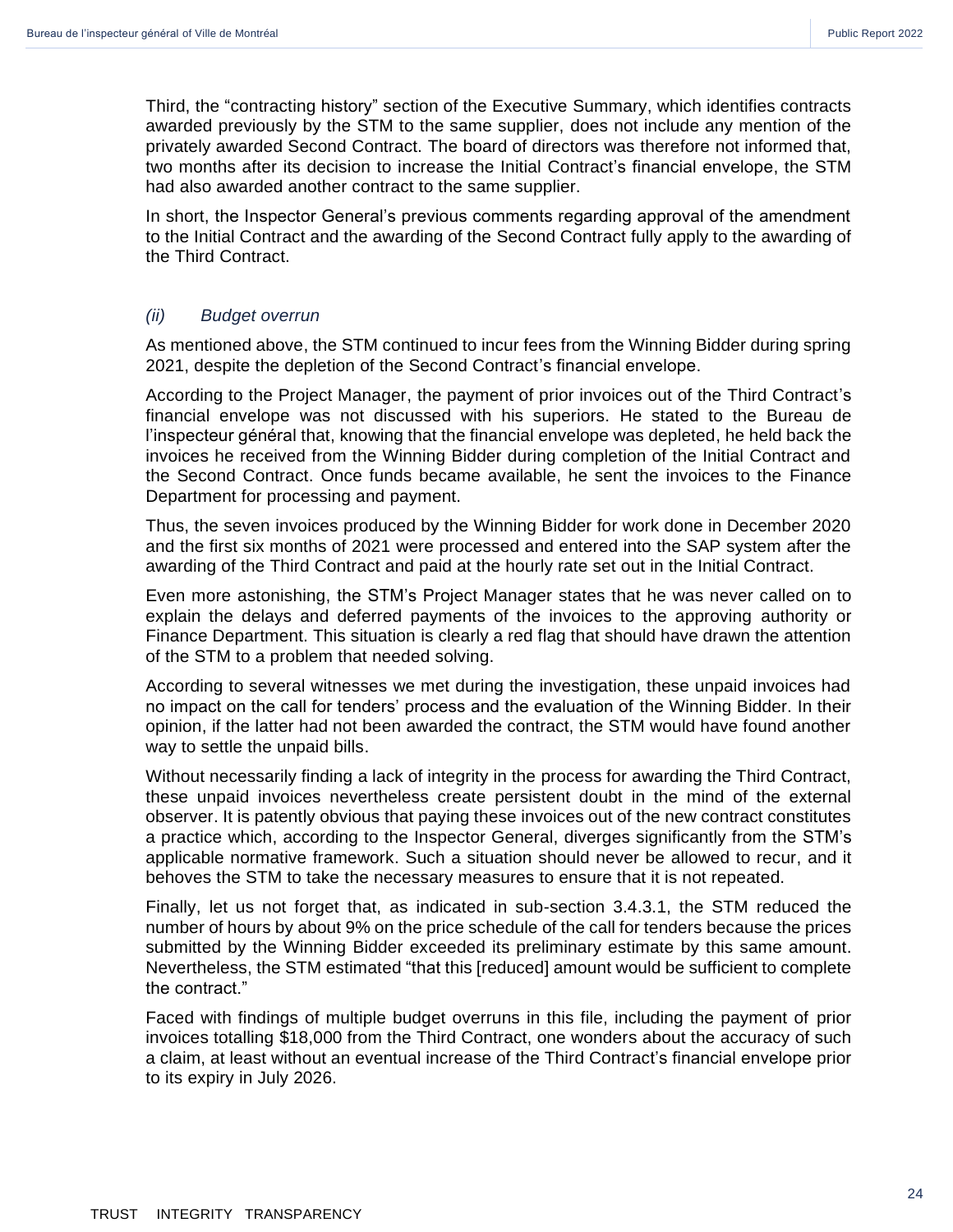#### <span id="page-24-0"></span>**3.4.4 Absence of a formal conflict-of-interest disclosure by the Project Manager and lack of oversight by the STM during the execution of the contracts under investigation**

This section will address the absence of a formal conflict-of-interest disclosure by the STM's Project Manager, which is the internal equivalent of the conflict-of-interest disclosure made by the Winning Bidder, and the lack of oversight by the STM following the opening of the Winning Bidder's tender.

#### *3.4.4.1 Absence of a formal conflict-of-interest disclosure by the Project Manager*

As mentioned previously, since being hired in 2018, the Project Manager had managed the Initial Contract, Second Contract and Third Contract, and the investigation shows that he had never officially informed his superiors of the fact that his spouse worked for the Winning Bidder.

Several witnesses state that they were unaware of this fact until the Winning Bidder's tender for the Third Contract was received, with the conflict-of-interest disclosure it contained.

The Project Manager acknowledges that he had never filled out an official document disclosing his spouse's job with the Winning Bidder. According to him, however, the situation was known by everyone at the STM when he was hired.

It should be noted that, in anticipation of this selection committee being formed, the Project Manager had advised the person responsible for the call for tenders at the STM of his spouse's job. He was thus removed from the selection committee's work.

Again, according to the Project Manager, his spouse does not work on the STM files targeted by the Initial Contract, Second Contract or Third Contract. This situation regarding the Initial Contract existed even before his arrival at the STM. The Winning Bidder confirmed this information during and at the close of the investigation in its response to the Notice sent by the Bureau de l'inspecteur général.

#### *3.4.4.2 Lack of oversight measures by the STM regarding the Project Manager*

Some of the Project Manager's superiors confirm that no specific oversight measures had been put in place at the time that the Project Manager assumed his post in 2018, or after the conflict-of-interest disclosure contained in the Winning Bidder's tender.

According to one of the Project Manager's superiors, a representative from the STM's Legal Affairs Department determined that he was not obliged to declare that his spouse worked for the Winning Bidder. According to another superior, the relationship between the Project Manager and his spouse at the Winning Bidder's was never an issue.

Some witnesses mentioned to the Bureau de l'inspecteur général's investigators that the Winning Bidder's invoices would have been approved by the Project Manager's superior, while another superior would have monitored monthly expenses related to the Initial Contract, Second Contract and Third Contract.

Regarding the preparation of the call for tenders for the awarding of the Third Contract, the investigation is not able to show that any of the Project Manager's superiors had reviewed the specifications before its publication.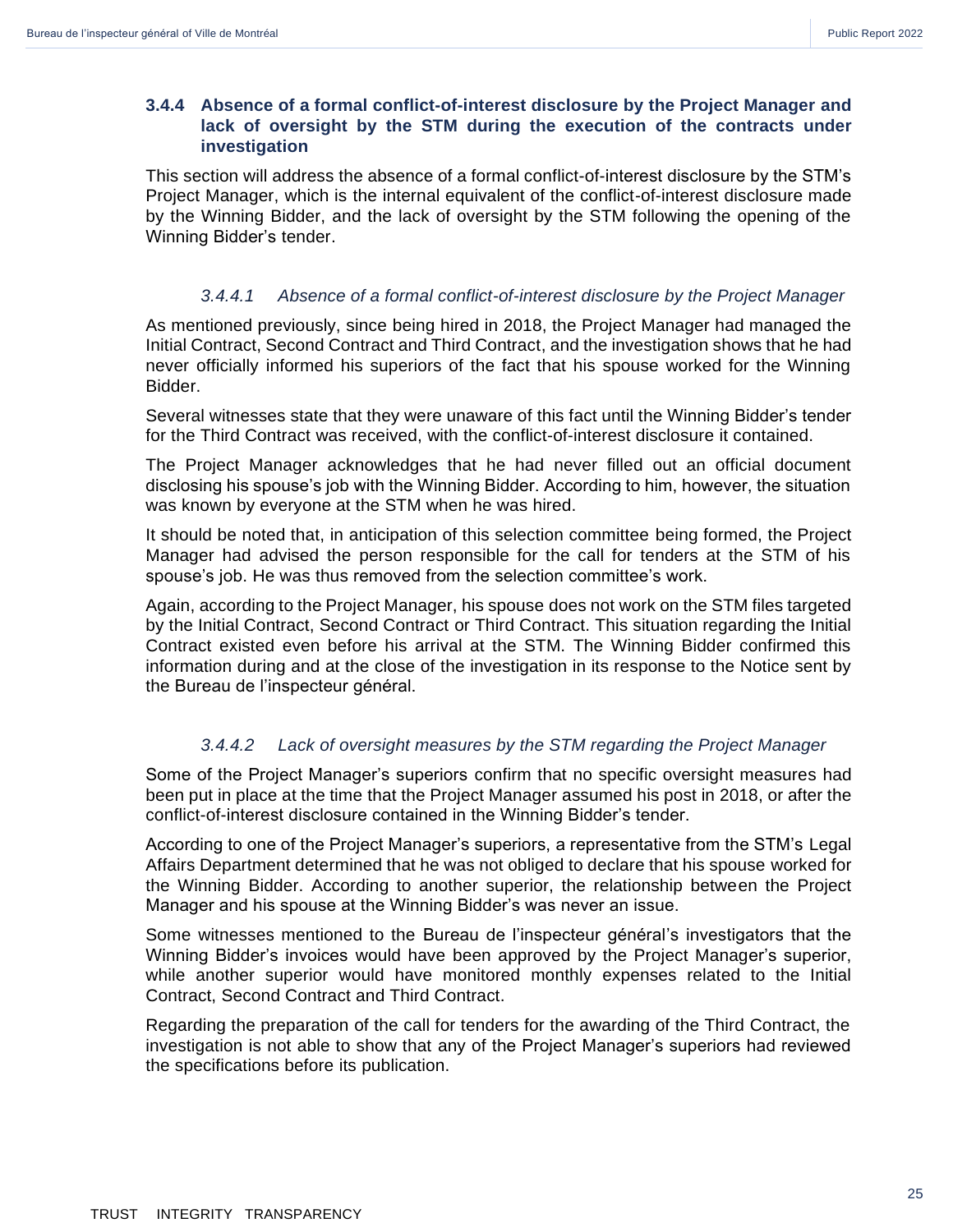#### *3.4.4.3 Oversight steps taken by the STM after the beginning of the Bureau de l'inspecteur général's investigation and audits by the STM's Auditor General*

As mentioned in section 2.1, at the beginning of October 2021, the Bureau de l'inspecteur général received a denunciation that triggered this investigation. This denunciation was also communicated to the STM's Auditor General, who conducted his own audits in tandem.

On October 27, 2021, the STM's Assistant Corporate Secretary contacted the Project Manager about the conflict-of-interest disclosure in the Winning Bidder's tender. The next day, a letter was sent to him containing the following information:

- The Project Manager had apparently reiterated to the STM's Assistant Corporate Secretary that his managers were aware that his spouse worked for the Winning Bidder. He also apparently reiterated that she was not involved in the STM's contracts and that they do not work on the same projects.
- Given that the Project Manager had indicated that he was the one who issued the purchase orders for the Winning Bidder, it is required that he:
	- i. Obtain pre-authorization from his manager for such purchase orders "or inform him as soon as possible after the fact";
	- ii. Involve his manager in any negotiations, evaluation or administration of the contract that might create the impression that the Project Manager had given the firm preferential treatment;
	- iii. Advise the Corporate Secretary if the Project Manager was involved in future in a contract awarding process in which the Winning Bidder might submit a tender so that the Corporate Secretary's Office staff could notify him of preventive measures to put in place;
	- iv. Preserve the confidentiality of the information to which the Project Manager might have access, act with caution during exchanges with his spouse, and ensure that no third party could conclude that the firm benefited from undue preferential treatment following such exchanges;
	- v. Notify any new manager to whom the Project Manager reports of this situation, as necessary.

The investigation shows that, in the wake of this letter, no change was made to how the execution of the Third Contract was managed. Furthermore, the Project Manager indicates that it was only in December 2021 that he completed an official document declaring the situation regarding his spouse.

Otherwise, the Bureau de l'inspecteur général's investigators met with the STM's Managing Director of Human Resources, the person to whom the Project Manager ultimately reports at the end of January 2022. At that time, the Managing Director declared that he had still not received the report of the STM's ethics committee regarding the conflict-of-interest disclosure made by the Winning Bidder in May 2021.

Eight days after this meeting, a mid-level manager gave the STM's Managing Director of Human Resources a variety of "monitoring methods" that would be put in place to ensure the sound management of various facets of the Winning Bidder's Third Contract:

- Yearly planning of work related to managing the Group Insurance;
- Prior approval of work to be done by the Winning Bidder;
- Approval of the invoices submitted by the Winning Bidder;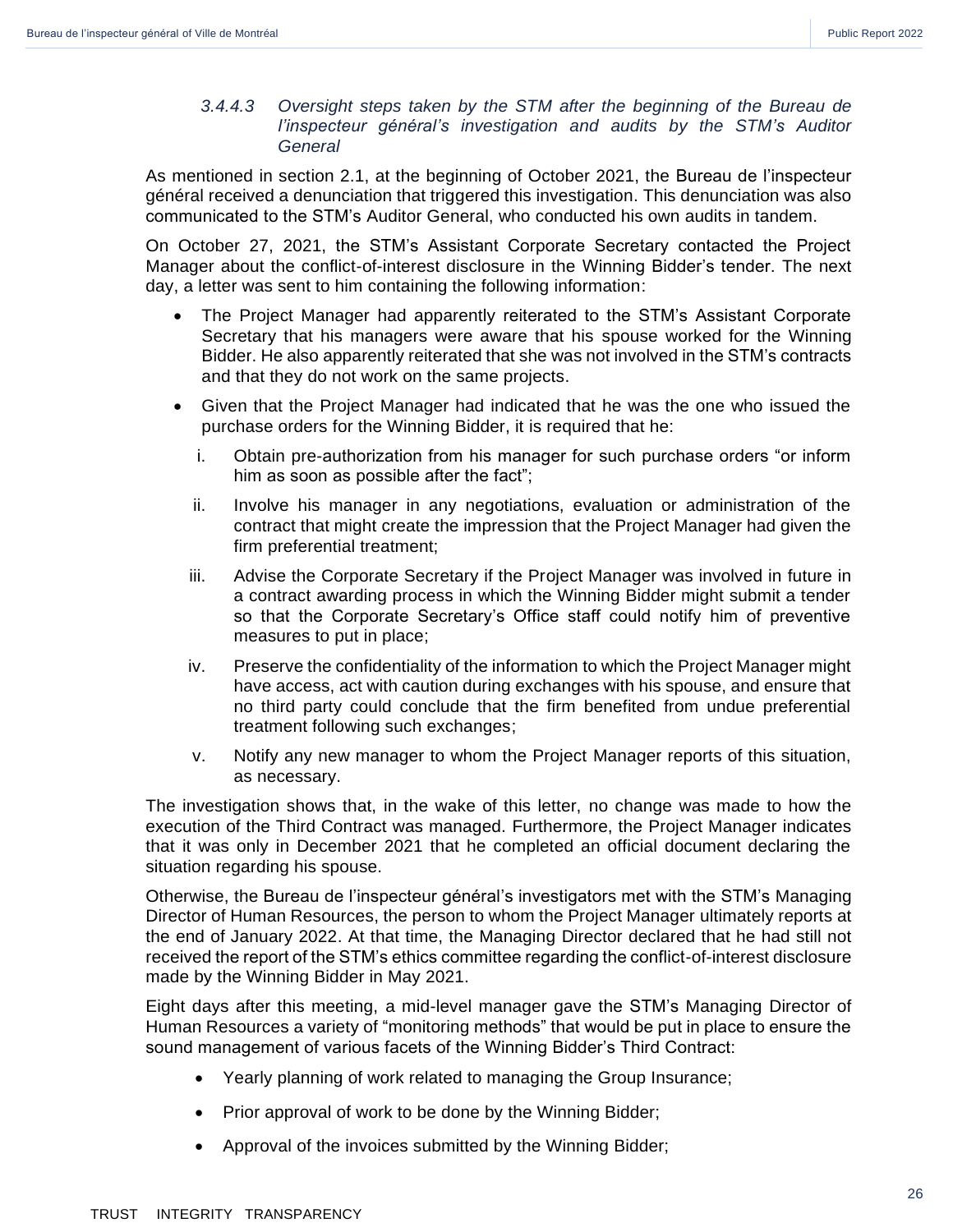• Budget follow-up of the sector.

It should be noted that the persons responsible for each of these facets are shown as being the Project Manager and his immediate manager.

Finally, it should be noted that a representative of the Winning Bidder confirmed that no change had been made to how the Initial Contract, Second Contract and Third Contract were managed. It is still the Project Manager who coordinated their mandates.

#### *3.4.4.4 Analysis and conclusion regarding the STM's management of the appearance of a conflict of interest by the Project Manager*

As part of their duties, STM employees have a variety of ethical obligations that must be met, including those set out in the STM's RGC and Code of Ethics.

First, under section 3.1 of the STM's RGC, which applies to all members of the STM's staff, [Translation], "anyone who takes part in a contract process at the Société must help maintain the sound management of the process by acting impartially and complying with the STM's Code of Ethics." To this end, an employee must [Translation] "disclose any conflict of interest, appearance of a conflict of interest or any situation that could result in undue advantage."

Second, section 4.2 of the STM's Code of Ethics states that all employees [Translation] "must not only avoid real conflicts of interest but also any situation that could create such a conflict or create the appearance of one. This is especially true for those who work in the contract management field, including when taking part in a contract awarding process, negotiations or work assessment."

The same section specifies that conflicts of interest are not limited to financial questions or economic advantages but can also refer to [Translation] "personal or family relationships." STM employees are thus [Translation] "required to inform their superior or the Corporate Secretary when they or someone with whom they have a special relationship have a vested interest in a company that is providing services or goods to the Société, and their functions are such that they are likely to play a role in making decisions regarding this company or influencing decision-making."

Again, in the same section, the manager or Corporate Secretary must support the employee in question.

Finally, this section states that the manager or Corporate Secretary can [Translation] "recommend implementing the necessary measures in such situations."

In this case, the facts uncovered by the investigation show that the Project Manager was in an appearance of a conflict of interest because of his spouse's job with the Winning Bidder. By not formally disclosing this conflict of interest, the Project Manager contravened sections 3.1 of the RGC and 4.2 of the STM's Code of Ethics.

Conversely, it appears that his managers also failed to comply with section 4.2 of the STM's Code of Ethics. In fact, the investigation shows that, following the conflict-of-interest disclosure included in the Winning Bidder's tender, neither the Project Manager's superiors nor the Corporate Secretary put in place the necessary measures to properly oversee the situation and ensure the sound management of the awarding and execution of the STM's various contracts with the firm in question.

In this matter, the following elements are noteworthy:

• The ethical follow-up letter was only issued on October 28, 2021, approximately four months after the analysis of the Winning Bidder's conflict-of-interest disclosure by the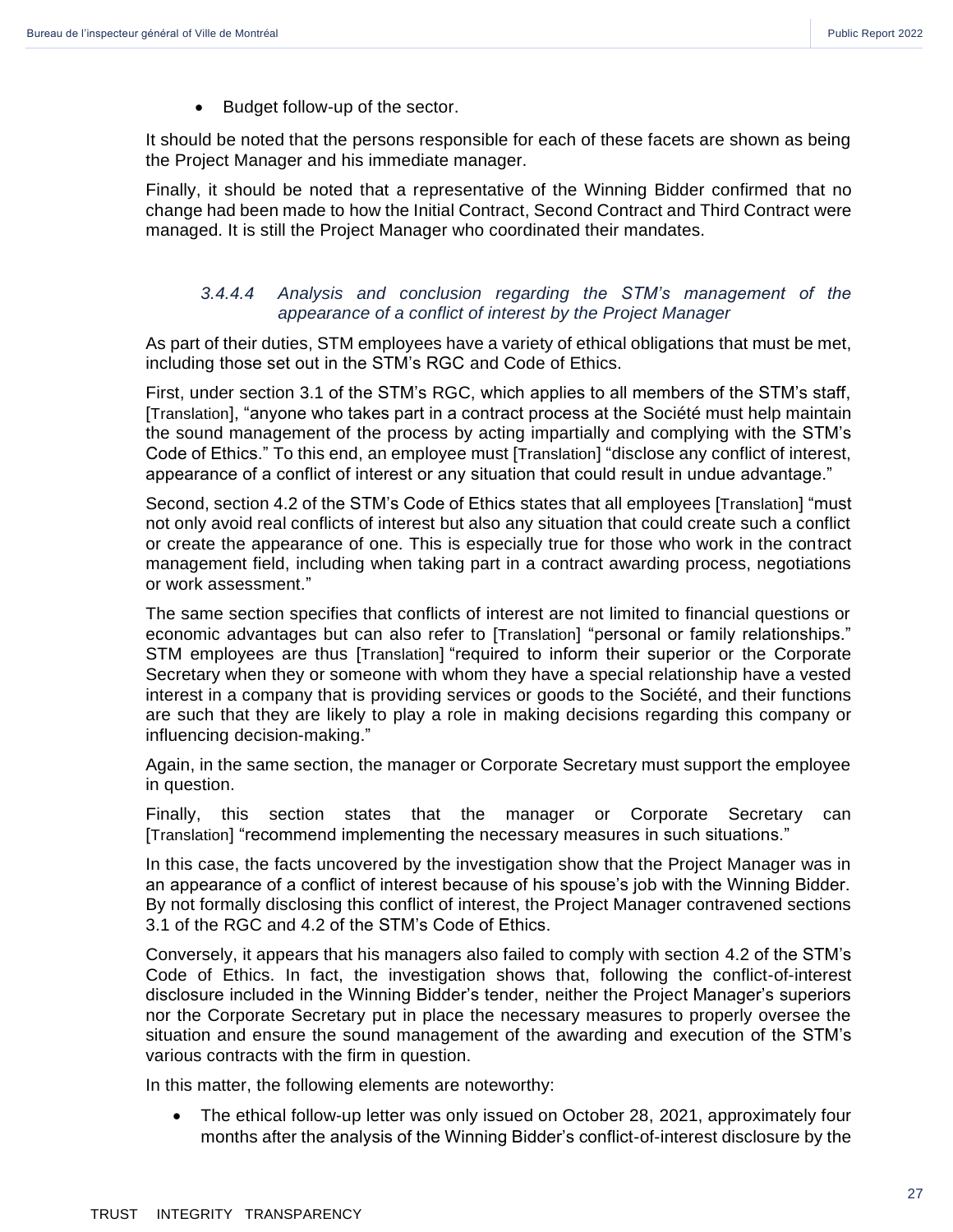ad hoc ethical committee and several weeks after the beginning of audits by the STM's Auditor General and the Bureau de l'inspecteur général's investigation;

- No follow-up was done regarding the implementation of the measures outlined in this letter;
- In fact, it appears from the investigation that these measures were not implemented;
- Oversight measures were developed only after the Bureau de l'inspecteur général's investigators met with the STM's Managing Director of Human Resources at the end of January 2022;
- In fact, it appears from the investigation that these measures were not implemented.

In short, the Inspector General finds that both the Project Manager and his superiors failed their ethical obligations in this matter. While it was only the appearance of a conflict of interest, the laxity observed remains a source of concern. This must be tightened up as soon as possible.

#### <span id="page-27-0"></span>**3.4.5 Cancellation of the Third Contract**

Ultimately, on March 9, 2022, the STM's board of directors adopted a resolution cancelling the Third Contract as of July 1, 2022. This decision stems from the audits carried out by the STM's Auditor General and the Bureau de l'inspecteur général's investigation.

On November 24, 2021, the STM's Auditor General forwarded the conclusions of its audits to the STM, which indicate various violations of the normative framework regulating the STM.

As apparent from a letter dated December 7, 2021, several members of the STM's management refute the conclusions of the STM's Auditor General. Reproaching the Auditor General for acting on "conflated reasoning" and "creating the impression of illegitimacy in the call for tenders process and the appearance of a conflict of interest," these members of the STM's management nevertheless announce that they would cancel the Third Contract and issue a new call for tenders that would provide for two separate mandate packages.

The Inspector General wishes to underscore that, had the Third Contract not been cancelled by the STM's board of directors, she would have recommended that the STM do so, in light of the findings of this investigation.

# <span id="page-27-1"></span>**4. The STM's Response to the Notice, Conclusion and Recommendations**

This report highlights various violations of the normative framework regulating the STM. In its response to the Notice, the STM states that it has taken official note and acknowledges poor understanding and application, albeit unintentional, of certain aspects of the applicable normative framework.

To avoid this type of situation recurring, the STM proposes various measures that it commits to take, underscoring that the implementation of these measures will be the responsibility of a working group that will be formed shortly and that will bring together all the necessary stakeholders. The working group will produce an action plan and timeline for dealing with each of these commitments.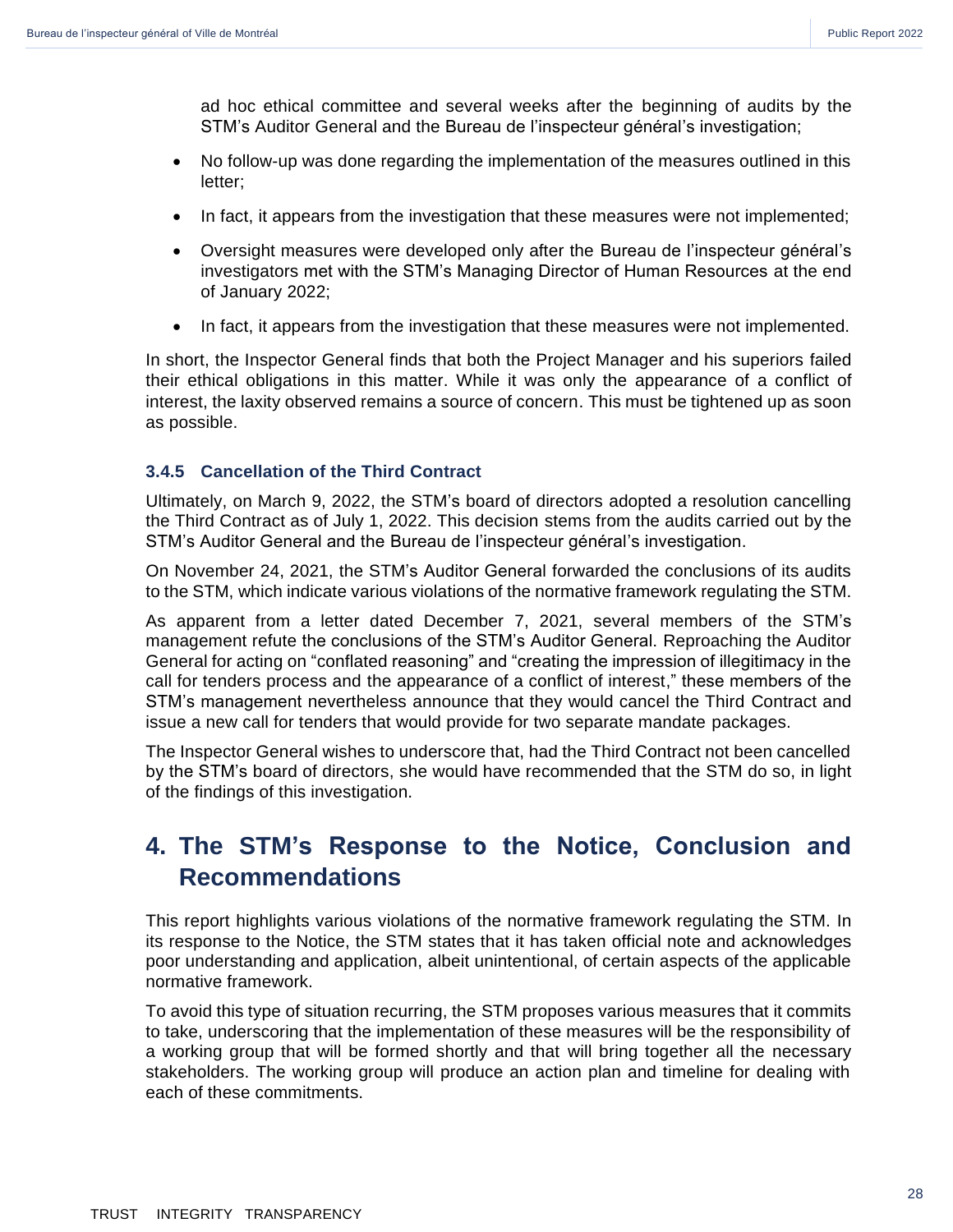The Inspector General welcomes these commitments announced by the STM and will follow up with ongoing checks of their implementation. She also takes this opportunity to emphasize to the STM that the remedial plan must contain the following elements:

- i. Take the required measures to prevent the commitment of funds to a supplier over and above the financial envelope duly approved by the authorities concerned;
- ii. Take the required measures to ensure that the documents submitted to the board of directors or to any other internal decision maker contain all the information needed to make an informed decision, in full knowledge of the facts;
- iii. Take the required measures to ensure that the process for managing a conflict-ofinterest disclosure by a bidder or the Winning Bidder is reviewed;
- iv. Take the required measures to ensure that the management of conflict-of-interest situations or the appearance of an STM employee's conflict of interest is reviewed, including by removing, if necessary, any employee found to be in such a situation from the call for tenders' process (preparing specifications, issuing and analyzing bids);
- v. Take the required measures to ensure compliance with the normative framework that applies to amending a contract or dividing contracts, including by prohibiting the practice of awarding "bridge contracts";
- vi. Remove identifying information from questions received from bidders during the call for tenders' period prior to the person in charge of the STM's call for tenders forwarding them to other employees;
- vii. In accordance with section 8 of the STM's RGC, provide additional training to staff members involved in the awarding or management of contracts, including pertaining to all the points listed above.

Regarding points v. and vii., some additional remarks are warranted here. As mentioned previously, this is the Bureau de l'inspecteur général's second investigation on the STM's contract amendment practices.

Despite publication of the results of the first investigation in the 2021 mid-year report of the Bureau de l'inspecteur général, meetings with several STM employees assigned to manage the contracts investigated reveal a certain lack of knowledge of the normative contract framework regulating the STM, including in relation to amending contracts.

In fact, several witnesses still refer to the concept of a "bridge contract" between two calls for tenders. According to them, it would be acceptable at the STM to replenish a contract's depleted financial envelope by awarding another private contract to the same company for the same services while waiting for a second call for tenders to conclude, thereby "bridging" the two calls for tenders.

In its response to the Notice, the STM again defends the practice of awarding bridge contracts. While acknowledging that the concept had been wrongly applied in this case, the STM maintains that it is a "tool that can be essential for maintaining operational needs in certain specific situations justifying its use."

The Inspector General cannot endorse such a position, since the very concept of "maintaining" rests on the premise that the same supplier can receive a new contract that, while of short duration and below the threshold of the call for tenders, is intended for the same purpose as the preceding contract. The law foresees provisions that allow the